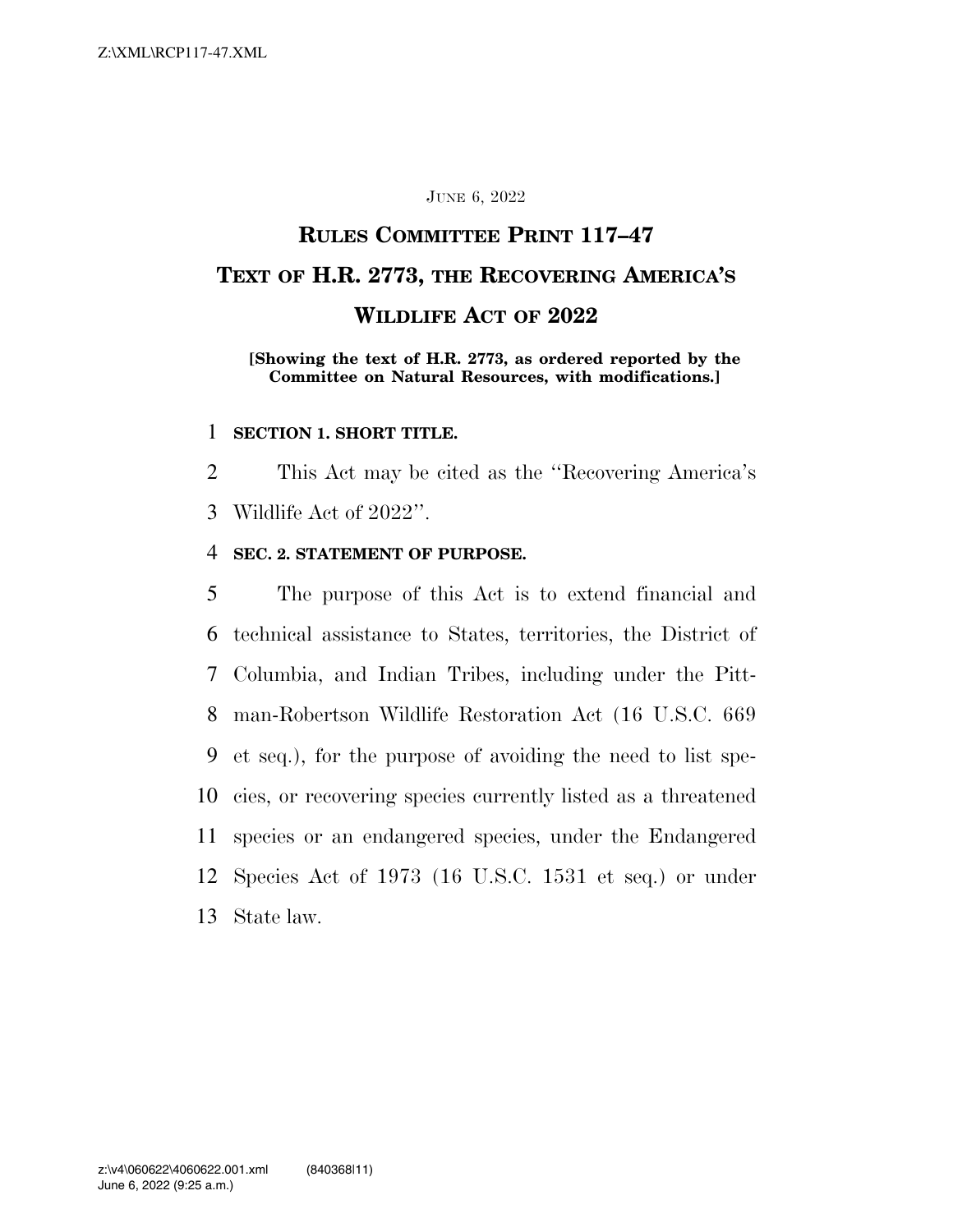# **TITLE I—WILDLIFE CONSERVA-TION AND RESTORATION**

 **SEC. 101. WILDLIFE CONSERVATION AND RESTORATION SUBACCOUNT.** 

 (a) IN GENERAL.—Section 3 of the Pittman-Robert- son Wildlife Restoration Act (16 U.S.C. 669b) is amended in subsection (c)—

 (1) by redesignating paragraphs (2) and (3) as paragraphs (9) and (10); and

 (2) by striking paragraph (1) and inserting the following:

12 "(1) ESTABLISHMENT OF SUBACCOUNT.—

13 "(A) In GENERAL.—There is established in the fund a subaccount to be known as the 'Wildlife Conservation and Restoration Sub- account' (referred to in this section as the 'Sub-account').

 ''(B) AVAILABILITY.—Amounts in the Sub- account shall be available without further ap- propriation, for each fiscal year, for apportion-ment in accordance with this Act.

22 "'(C) DEPOSITS INTO SUBACCOUNT.—The Secretary of the Treasury shall transfer from the general fund of the Treasury to the Sub-account—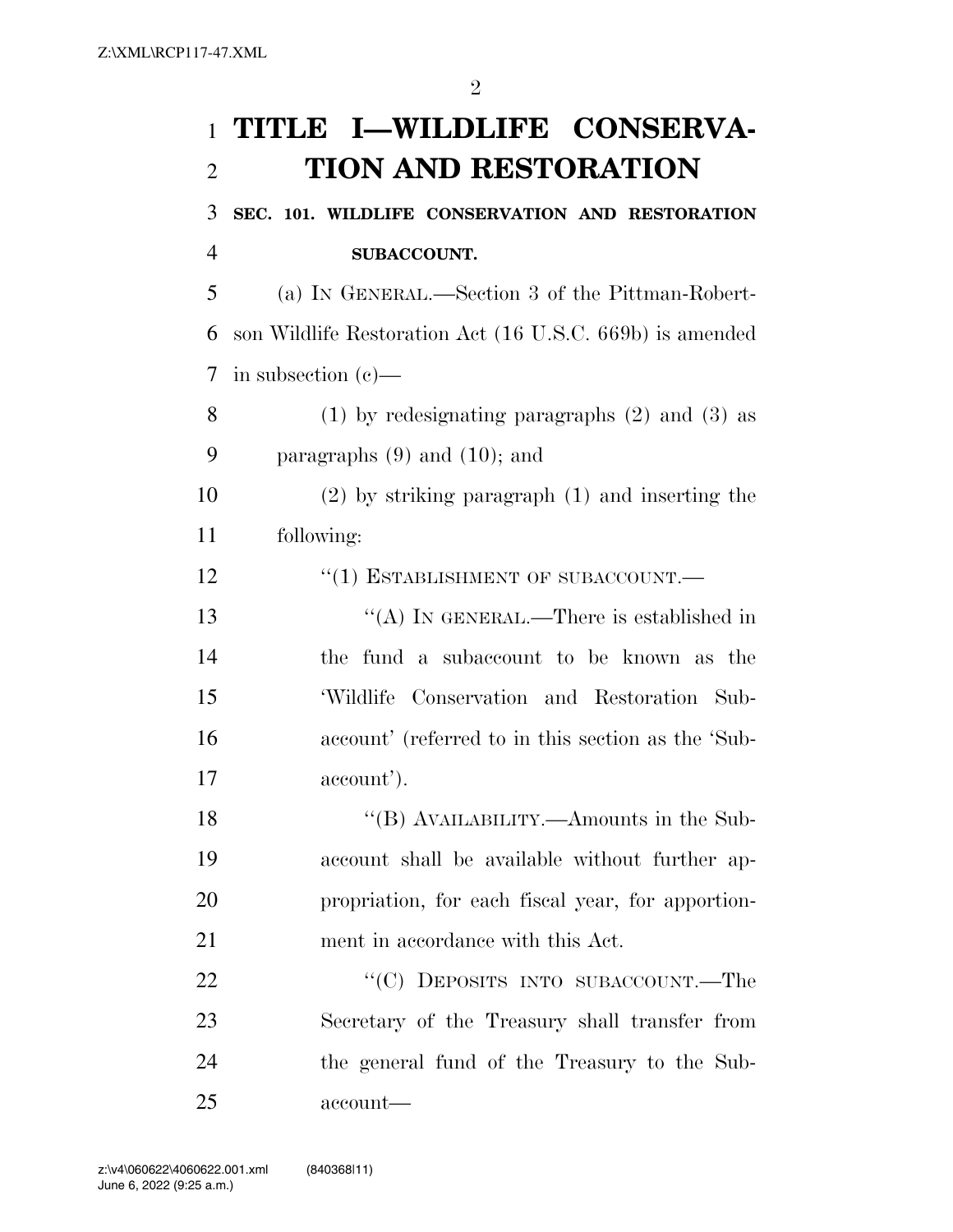| $\mathbf{1}$   | "(i) for fiscal year $2023$ ,                       |
|----------------|-----------------------------------------------------|
| $\overline{2}$ | \$850,000,000;                                      |
| 3              | "(ii) for fiscal year<br>2024,                      |
| $\overline{4}$ | \$1,100,000,000;                                    |
| 5              | "(iii) for fiscal year $2025$ ,                     |
| 6              | $$1,200,000,000;$ and                               |
| $\overline{7}$ | "(iv) for fiscal year 2026 and each fis-            |
| 8              | cal year thereafter, $$1,300,000,000$ .             |
| 9              | "(2) SUPPLEMENT NOT SUPPLANT.—Amounts               |
| 10             | transferred to the Subaccount shall supplement, but |
| 11             | not replace, existing funds available to the States |
| 12             | $from-$                                             |
| 13             | $\lq\lq$ the funds distributed pursuant to the      |
| 14             | Dingell-Johnson Sport Fish Restoration Act          |
| 15             | $(16 \text{ U.S.C. } 777 \text{ et seq.});$ and     |
| 16             | $\lq\lq$ (B) the fund.                              |
| 17             | $``(3)$ INNOVATION GRANTS.—                         |
| 18             | "(A) IN GENERAL.—The Secretary shall                |
| 19             | distribute 10 percent of funds apportioned from     |
| 20             | the Subaccount through a competitive grant          |
| 21             | program to State fish and wildlife departments,     |
| 22             | the District of Columbia fish and wildlife de-      |
| 23             | partment, fish and wildlife departments of terri-   |
| 24             | tories, or to regional associations of fish and     |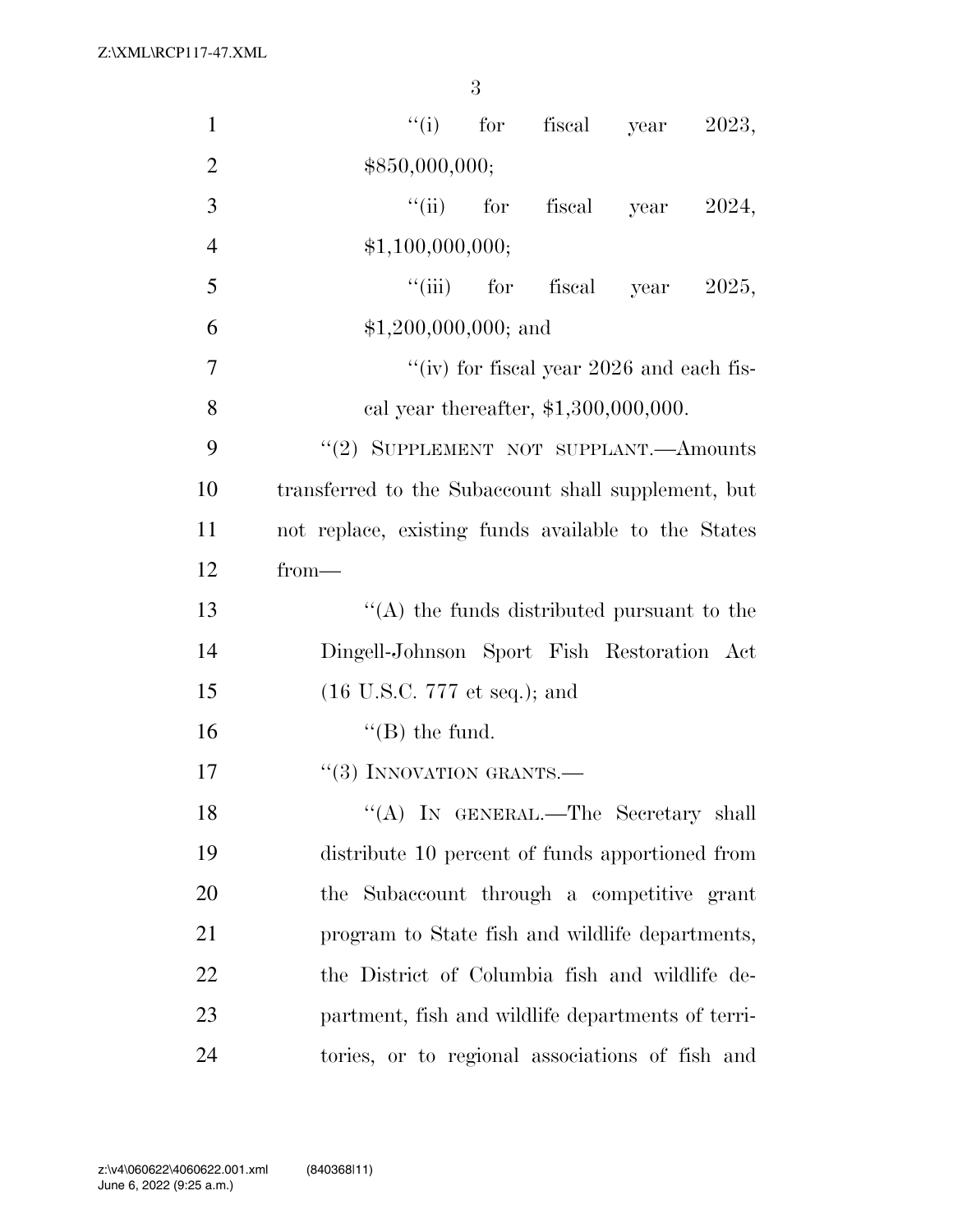wildlife departments (or any group composed of

| $\overline{2}$ | more than 1 such entity).                          |
|----------------|----------------------------------------------------|
| 3              | "(B) PURPOSE.—Such grants shall be pro-            |
| $\overline{4}$ | vided for the purpose of catalyzing innovation     |
| 5              | of techniques, tools, strategies, or collaborative |
| 6              | partnerships that accelerate, expand, or rep-      |
| 7              | licate effective and measurable recovery efforts   |
| 8              | for species of greatest conservation need and      |
| 9              | species listed under the Endangered Species Act    |
| 10             | of $1973$ (16 U.S.C. 1531 et seq.) and the habi-   |
| 11             | tats of such species.                              |
| 12             | "(C) REVIEW COMMITTEE.—The Secretary               |
| 13             | shall appoint a review committee comprised         |
| 14             | $of$ —                                             |
| 15             | "(i) a State Director from each re-                |
| 16             | gional association of State fish and wildlife      |
| 17             | departments;                                       |
| 18             | "(ii) the head of a department respon-             |
| 19             | sible for fish and wildlife management in a        |
| 20             | territory;                                         |
| 21             | "(iii) one delegate from the United                |
| 22             | States Fish and Wildlife Service, for the          |
| 23             | purpose of providing technical assistance;         |

and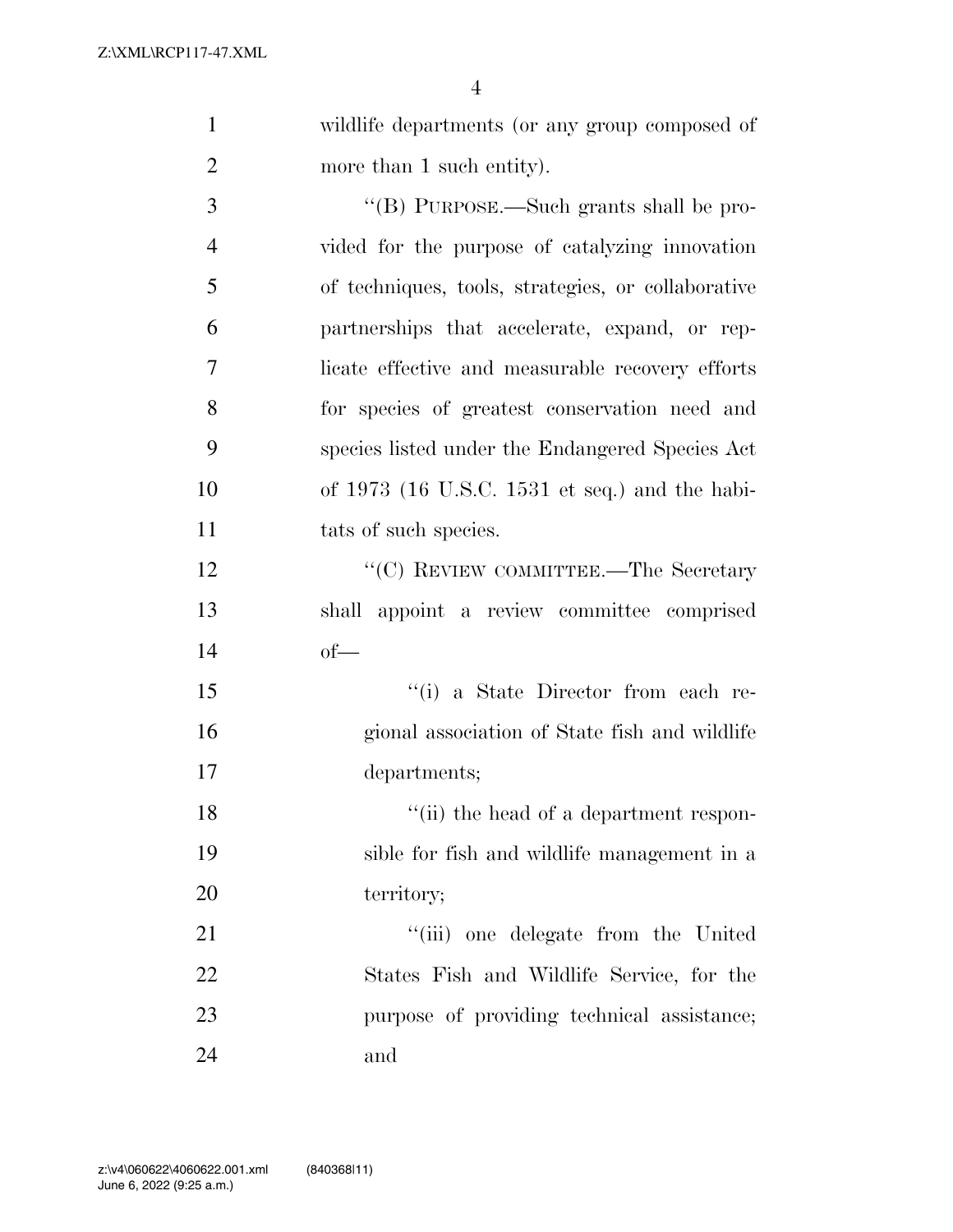| $\mathbf{1}$   | "(iv) beginning in fiscal year $2023$ ,                   |
|----------------|-----------------------------------------------------------|
| $\overline{2}$ | four individuals representing four different              |
| 3              | nonprofit organizations each of which is                  |
| $\overline{4}$ | actively participating in carrying out wild-              |
| 5              | life conservation restoration activities using            |
| 6              | funds apportioned from the Subaccount.                    |
| 7              | "(D) SUPPORT FROM UNITED STATES FISH                      |
| 8              | AND WILDLIFE SERVICE.—Using not more than                 |
| 9              | 3 percent of the amounts apportioned under                |
| 10             | subparagraph $(A)$ to carry out a competitive             |
| 11             | grant program, the United States Fish and                 |
| 12             | Wildlife Service shall provide any personnel or           |
| 13             | administrative support services necessary for             |
| 14             | such committee to carry out its responsibilities          |
| 15             | under this Act.                                           |
| 16             | "(E) EVALUATION.—Such committee shall                     |
| 17             | evaluate each proposal submitted under this               |
| 18             | paragraph and recommend projects for funding,             |
| 19             | giving preference to solutions that accelerate            |
| 20             | the recovery of species identified as priorities          |
| 21             | through regional scientific assessments of spe-           |
| 22             | cies of greatest conservation need.                       |
| 23             | $\cdot\cdot\cdot(4)$ USE OF FUNDS.—Funds apportioned from |
| 24             | the Subaccount shall be used for purposes consistent      |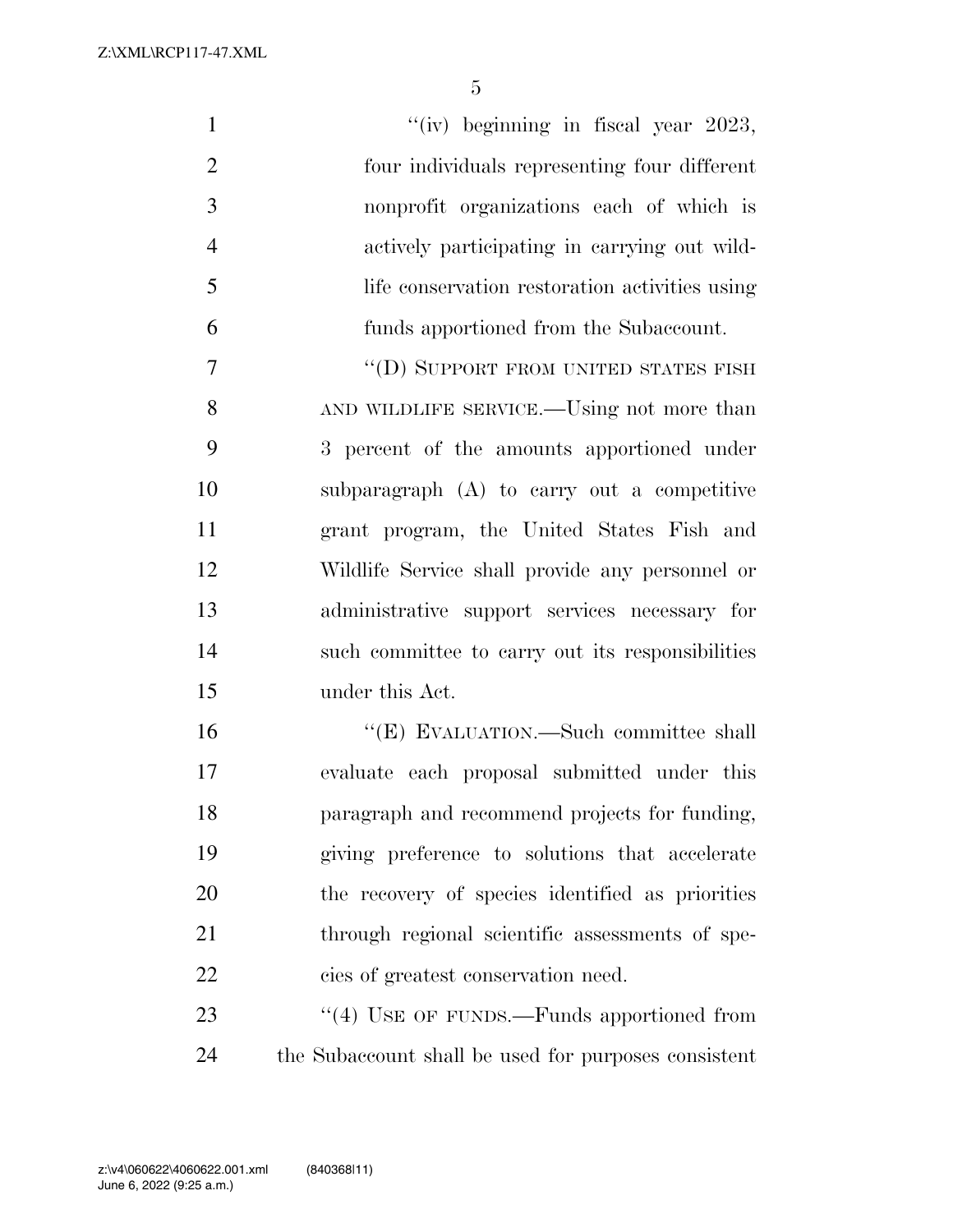with section 2 of the Recovering America's Wildlife Act of 2022 and—

 ''(A) shall be used to implement the Wild- life Conservation Strategy of a State, territory, or the District of Columbia, as required under section 4(e), by carrying out, revising, or en- hancing existing wildlife and habitat conserva- tion and restoration programs and developing and implementing new wildlife conservation and restoration programs to recover and manage species of greatest conservation need and the key habitats and plant community types essen- tial to the conservation of those species, as de- termined by the appropriate State fish and wildlife department;

16 "(B) shall be used to develop, revise, and enhance the Wildlife Conservation Strategy of a State, territory, or the District of Columbia, as may be required by this Act;

 ''(C) shall be used to assist in the recovery of species found in the State, territory, or the District of Columbia that are listed as endan- gered species, threatened species, candidate spe- cies or species proposed for listing, or species petitioned for listing under the Endangered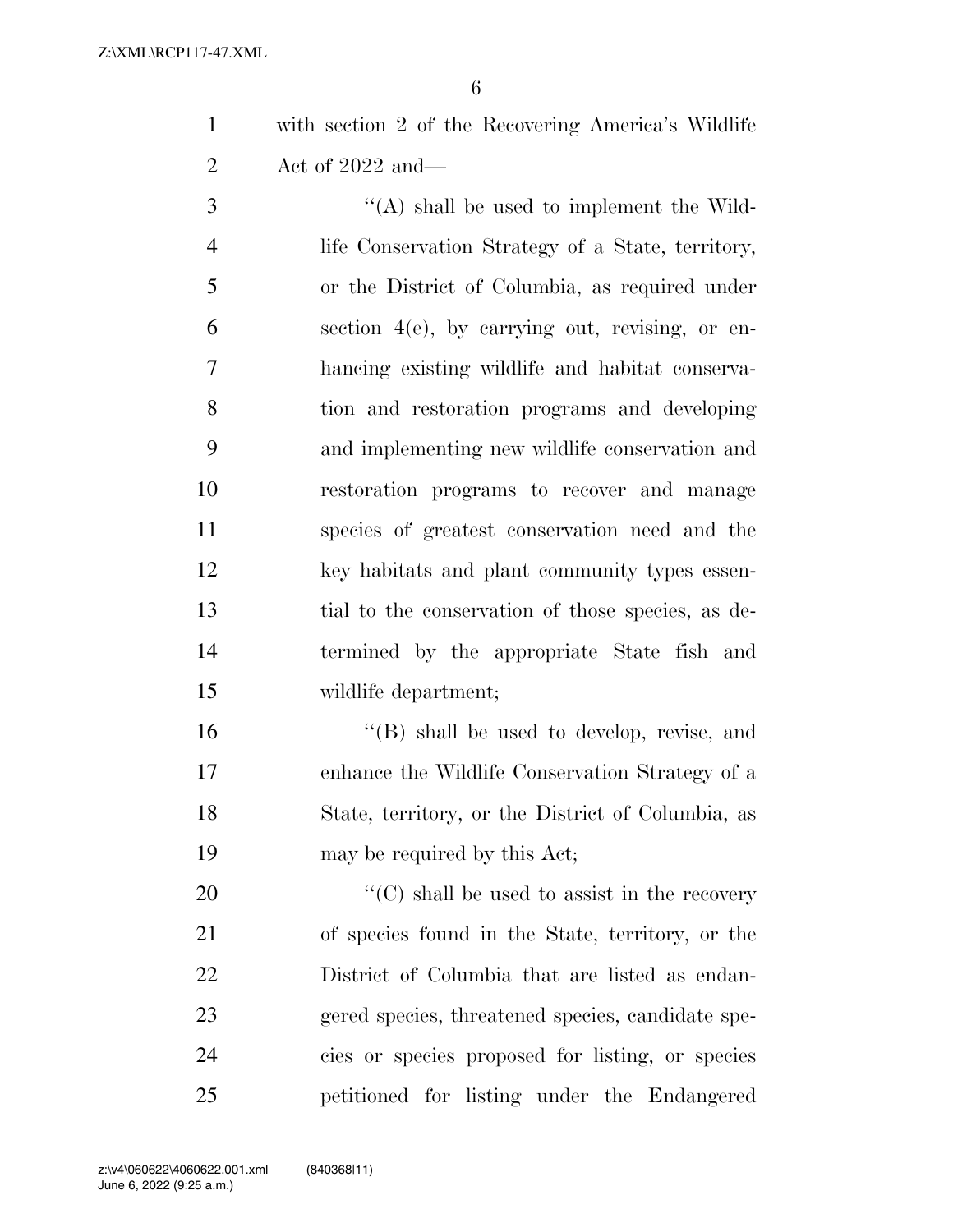$\overline{7}$ 

| $\mathbf{1}$   | Species Act of 1973 (16 U.S.C. 1531 et seq.)       |
|----------------|----------------------------------------------------|
| $\overline{2}$ | or under State law;                                |
| 3              | $\lq\lq$ (D) may be used for wildlife conservation |
| $\overline{4}$ | education and wildlife-associated recreation       |
| 5              | projects, especially in historically underserved   |
| 6              | communities;                                       |
| 7              | "(E) may be used to manage a species of            |
| 8              | greatest conservation need whose range is          |
| 9              | shared with another State, territory, Indian       |
| 10             | Tribe, or foreign government and for the con-      |
| 11             | servation of the habitat of such species;          |
| 12             | $\lq\lq(F)$ may be used to manage, control, and    |
| 13             | prevent invasive species, disease, and other       |
| 14             | risks to species of greatest conservation need;    |
| 15             | and                                                |
| 16             | $\lq\lq(G)$ may be used for law enforcement ac-    |
| 17             | tivities that are directly related to the protec-  |
| 18             | tion and conservation of a species of greatest     |
| 19             | conservation need and the habitat of such spe-     |
| 20             | cies.                                              |
| 21             | "(5) MINIMUM REQUIRED SPENDING FOR EN-             |

 DANGERED SPECIES RECOVERY.—Not less than an average of 15 percent over a 5-year period of amounts apportioned to a State, territory, or the District of Columbia from the Subaccount shall be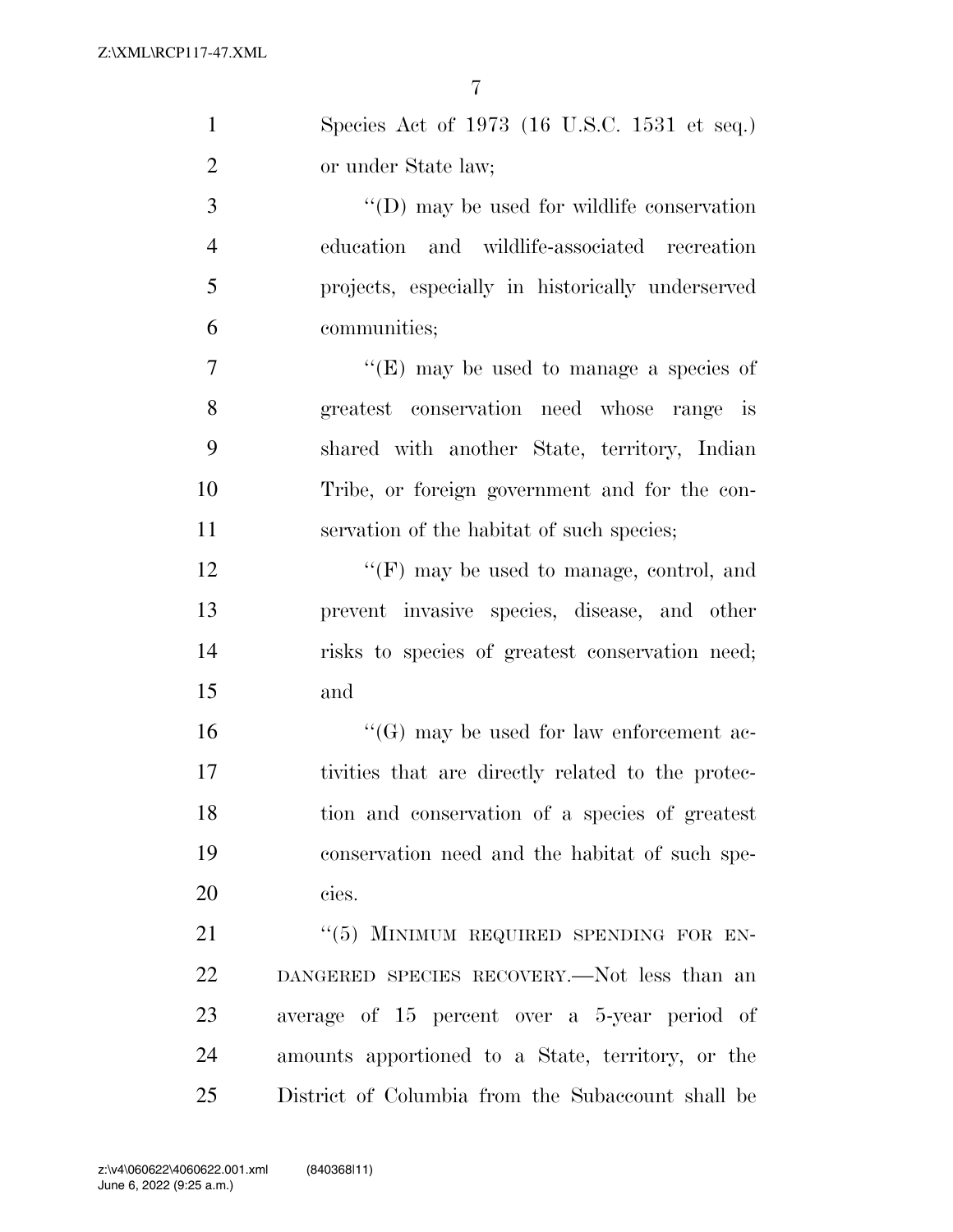| $\mathbf{1}$   | used for purposes described in paragraph $(4)(C)$ .     |
|----------------|---------------------------------------------------------|
| $\overline{2}$ | The Secretary may reduce the minimum requirement        |
| 3              | of a State, territory, or the District of Columbia on   |
| $\overline{4}$ | an annual basis if the Secretary determines that the    |
| 5              | State, territory, or the District of Columbia is meet-  |
| 6              | ing the conservation and recovery needs of all spe-     |
| 7              | cies described in paragraph $(4)(C)$ .                  |
| 8              | "(6) PUBLIC ACCESS TO PRIVATE LANDS NOT                 |
| 9              | REQUIRED.—Funds apportioned from the<br>Sub-            |
| 10             | account shall not be conditioned upon the provision     |
| 11             | of public access to private lands, waters, or holdings. |
| 12             | "(7) REQUIREMENTS FOR MATCHING FUNDS.-                  |
| 13             | "(A) For the purposes of the non-Federal                |
| 14             | fund matching requirement for a wildlife con-           |
| 15             | servation or restoration program or project             |
| 16             | funded by the Subaccount, a State, territory, or        |
| 17             | the District of Columbia may use as matching            |
| 18             | non-Federal funds-                                      |
| 19             | ``(i)<br>funds from Federal agencies                    |
| 20             | other than the Department of the Interior               |
| 21             | and the Department of Agriculture;                      |
| 22             | "(ii) donated private lands<br>and                      |
| 23             | waters, including privately owned ease-                 |
| 24             | ments;                                                  |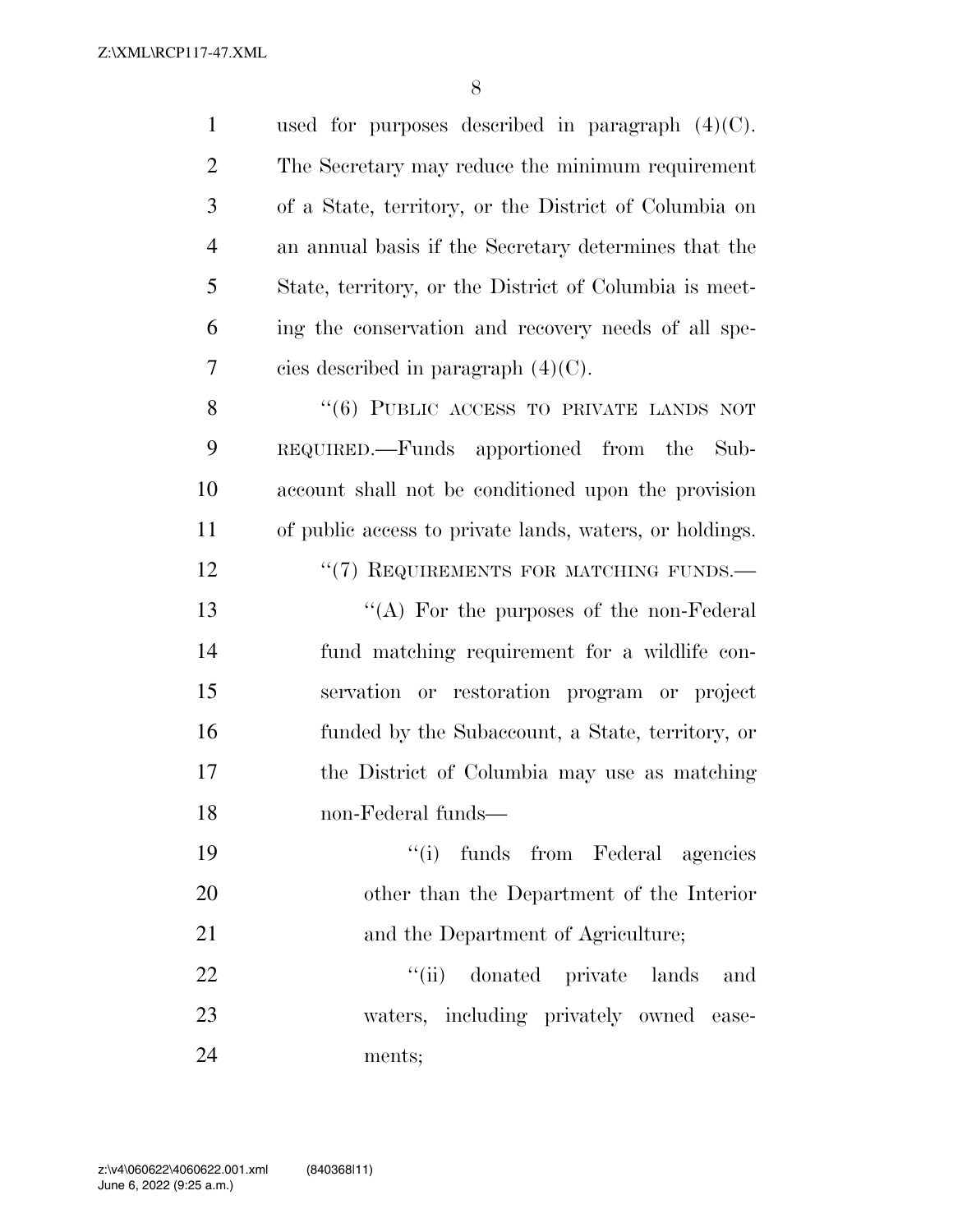| $\mathbf{1}$   | "(iii) in circumstances described in                |
|----------------|-----------------------------------------------------|
| $\overline{2}$ | subparagraph (B), revenue generated                 |
| 3              | through the sale of State hunting and fish-         |
| $\overline{4}$ | ing licenses; and                                   |
| 5              | "(iv) other sources consistent with                 |
| 6              | part 80 of title 50, Code of Federal Regu-          |
| $\overline{7}$ | lations, in effect on the date of enactment         |
| 8              | of the Recovering America's Wildlife Act of         |
| 9              | 2022.                                               |
| 10             | "(B) Revenue described in subparagraph              |
| 11             | $(A)(iii)$ may only be used to fulfill the require- |
| 12             | ments of such non-Federal fund matching re-         |
| 13             | quirement if—                                       |
| 14             | "(i) no Federal funds apportioned to                |
| 15             | the State fish and wildlife department of           |
| 16             | such State from the Wildlife Restoration            |
| 17             | Program or the Sport Fish Restoration               |
| 18             | Program have been reverted because of a             |
| 19             | failure to fulfill such non-Federal fund            |
| 20             | matching requirement by such State dur-             |
| 21             | ing the previous 2 years; and                       |
| 22             | "(ii) the project or program being                  |
| 23             | funded benefits the habitat of a hunted or          |
| 24             | fished species and a species of greatest            |
| 25             | conservation need.                                  |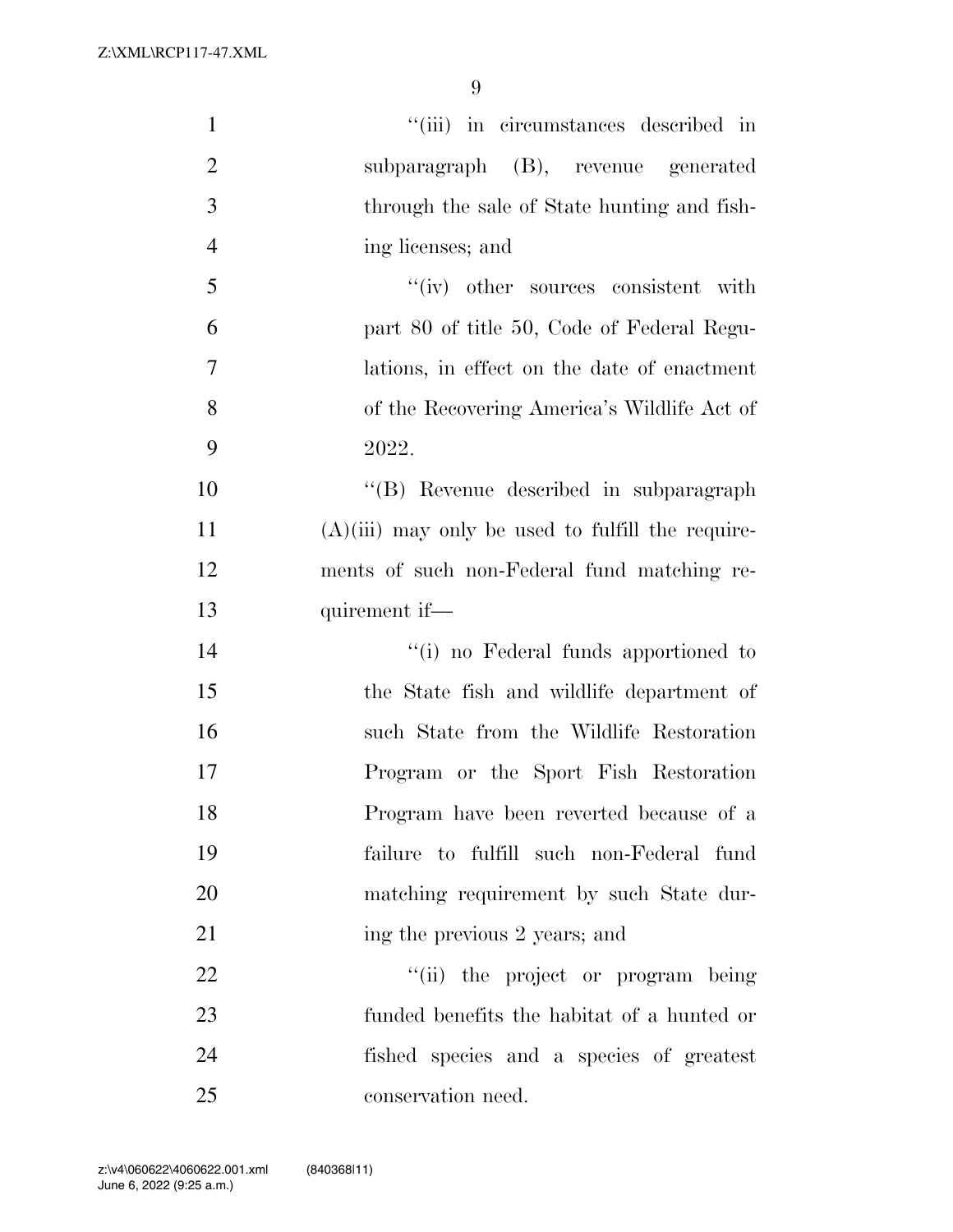| $\lq(8)$ DEFINITIONS.—In this subsection, the fol- |
|----------------------------------------------------|
| lowing definitions apply:                          |

3 "(A) PARTNERSHIPS.—The term 'partner- ships' may include collaborative efforts with Federal agencies, State agencies, local agencies, Indian Tribes, nonprofit organizations, aca- demic institutions, industry groups, and private individuals to implement a State's Wildlife Con-servation Strategy.

10 "(B) SPECIES OF GREATEST CONSERVA- TION NEED.—The term 'species of greatest con- servation need' may be fauna or flora, and may include terrestrial, aquatic, marine, and inverte- brate species that are of low population, declin- ing, rare, or facing threats and in need of con- servation attention, as determined by each State fish and wildlife department, with respect to funds apportioned to such State.

19 "'(C) TERRITORY AND TERRITORIES.—The terms 'territory' and 'territories' mean the Commonwealth of Puerto Rico, Guam, Amer- ican Samoa, the Commonwealth of the North- ern Mariana Islands, and the United States Virgin Islands.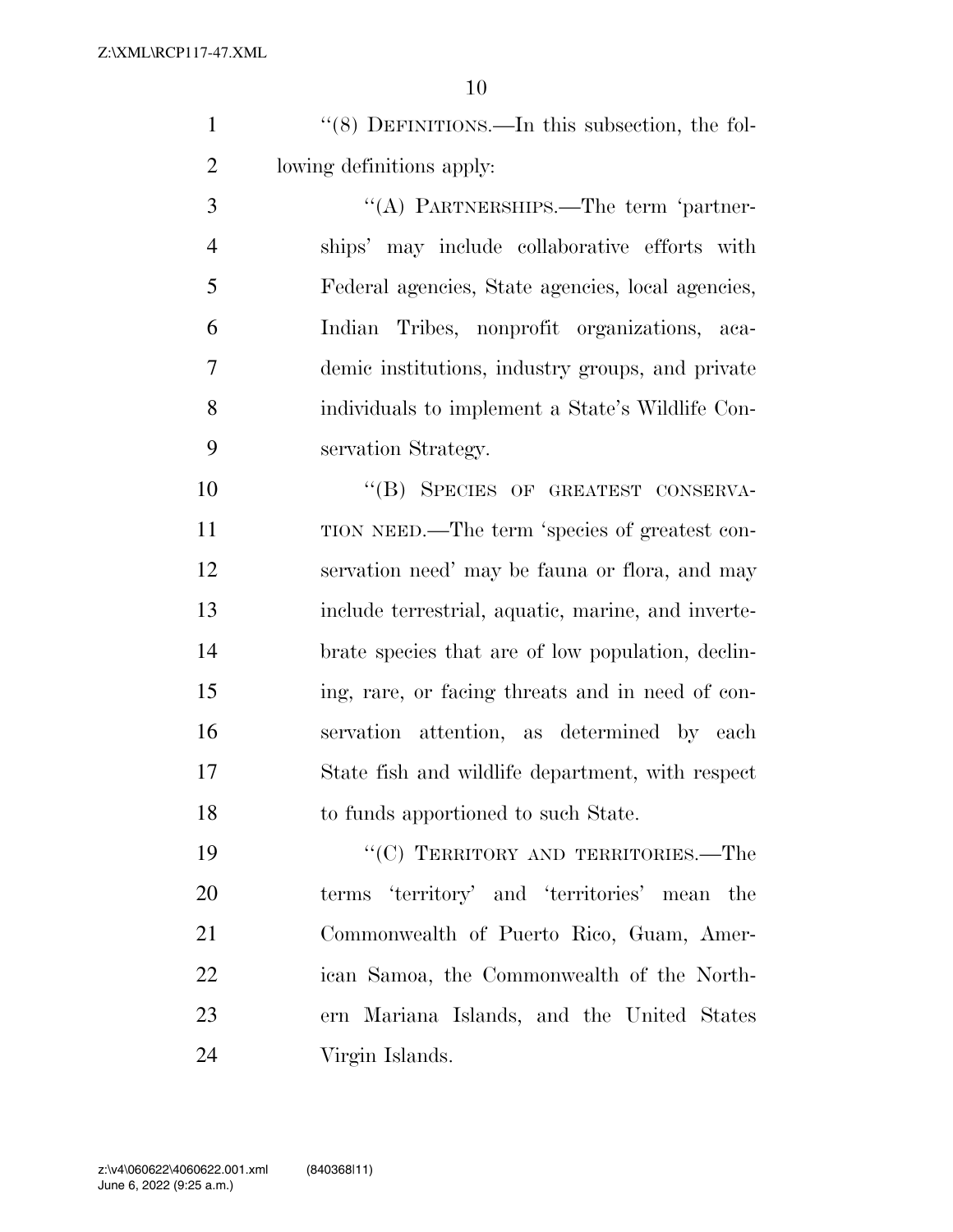1 ''(D) WILDLIFE.—The term 'wildlife' means any species of wild, freeranging fauna, including fish, and also fauna in captive breed- ing programs the object of which is to reintro- duce individuals of a depleted indigenous spe-cies into previously occupied range.''.

 (b) Section 3 of the Pittman-Robertson Wildlife Res- toration Act (16 U.S.C. 669b) is amended by adding at the end the following:

 $"$ (e) AUTHORIZATION OF APPROPRIATIONS TO IN- SPECTOR GENERAL.—There is authorized to be appro- priated to the Office of the Inspector General of the De-13 partment of the Interior  $\frac{1}{2}$  of 1 percent of the amounts

 made available under subsection (c) for the purposes of providing oversight and accountability with respect to ex- penditure of funds authorized under such subsection, to remain available until September 30, 2029.''.

 (c) ALLOCATION AND APPORTIONMENT OF AVAIL- ABLE AMOUNTS.—Section 4 of the Pittman-Robertson Wildlife Restoration Act (16 U.S.C. 669c) is amended—

- 21 (1) in subsection  $(d)$ —
- 22 (A) in paragraph  $(1)$ —

 (i) in subparagraph (A), by striking ''to the District of Columbia and to the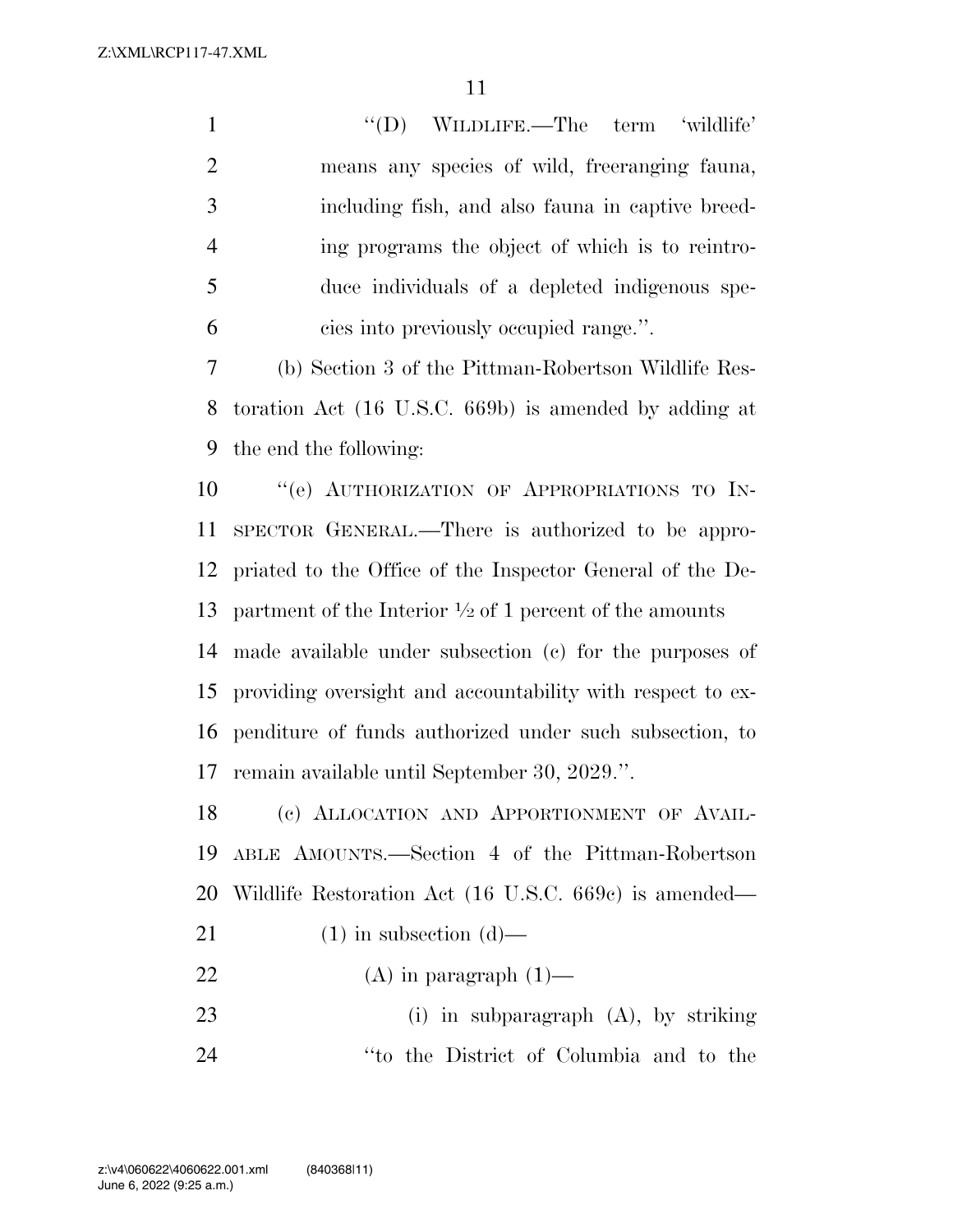| $\mathbf{1}$   | Commonwealth of Puerto Rico, each" and         |
|----------------|------------------------------------------------|
| $\overline{2}$ | inserting "To the District of Columbia";       |
| 3              | (ii) in subparagraph $(B)$ —                   |
| $\overline{4}$ | $(I)$ by striking "to Guam" and                |
| 5              | inserting "To Guam"; and                       |
| 6              | (II) by striking "not more than                |
| $\overline{7}$ | one-fourth of one percent" and insert-         |
| 8              | ing "not less than one-third of one            |
| 9              | percent"; and                                  |
| 10             | (iii) by adding at the end the fol-            |
| 11             | lowing:                                        |
| 12             | "(C) To the Commonwealth of Puerto             |
| 13             | Rico, a sum equal to not less than 1 percent   |
| 14             | thereof.";                                     |
| 15             | (B) in paragraph $(2)(A)$ —                    |
| 16             | (i) by amending clause (i) to read as          |
| 17             | follows:                                       |
| 18             | "(i) one-half of which is based on the ratio   |
| 19             | to which the land and water area of such State |
| 20             | bears to the total land and water area of all  |
| 21             | such States;";                                 |
| 22             | $(ii)$ in clause $(ii)$ —                      |
| 23             | (I) by striking "two-thirds" and               |
| 24             | inserting "one-quarter"; and                   |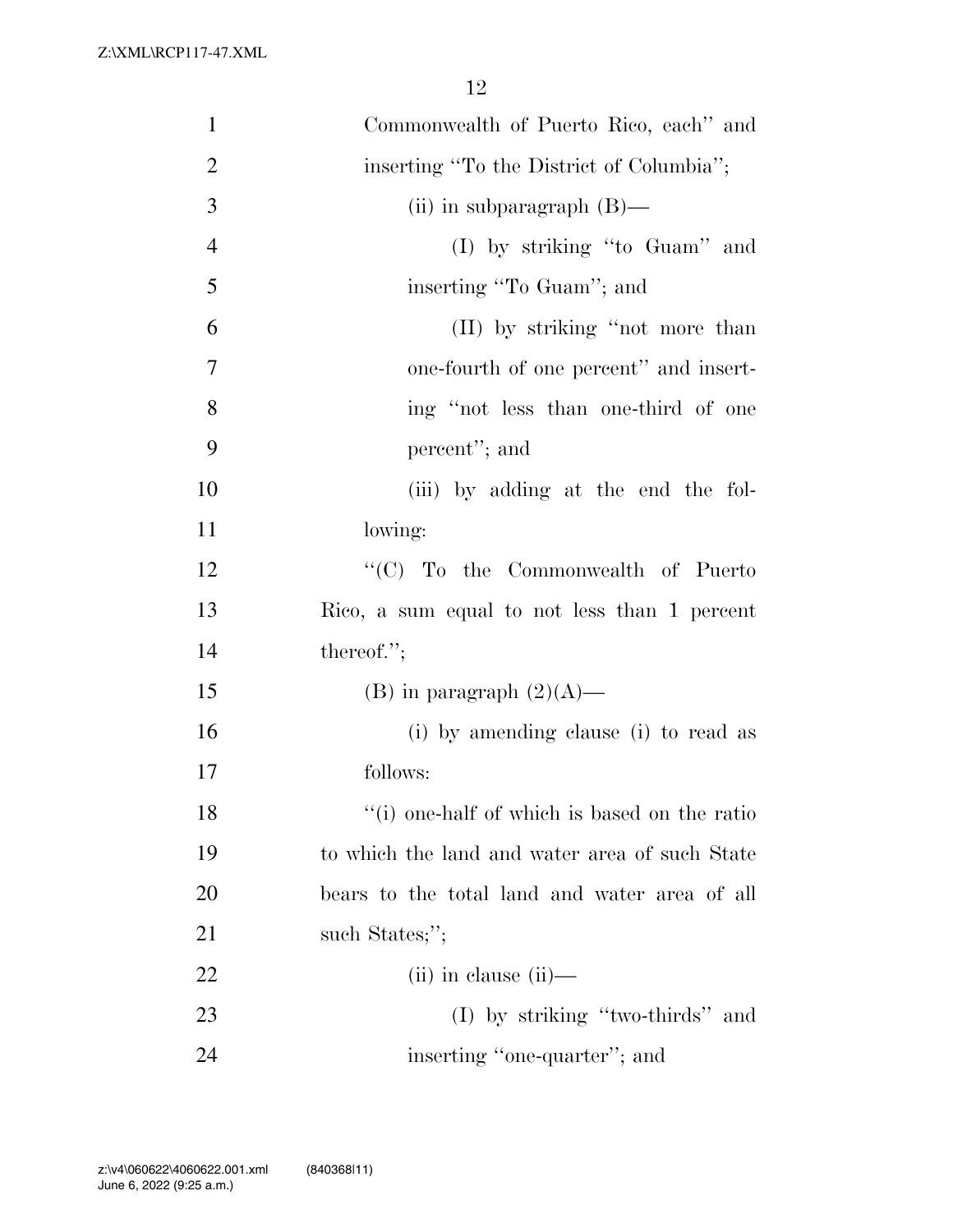| $\mathbf{1}$   | (II) by striking the period and                                    |
|----------------|--------------------------------------------------------------------|
| $\overline{2}$ | inserting "; and"; and                                             |
| 3              | (iii) by adding at the end the fol-                                |
| $\overline{4}$ | lowing:                                                            |
| 5              | "(iii) one-quarter of which is based upon                          |
| 6              | the ratio to which the number of species listed                    |
| 7              | as endangered or threatened under the Endan-                       |
| 8              | gered Species Act of 1973 (16 U.S.C. 1531 et                       |
| 9              | seq.) in such State bears to the total number of                   |
| 10             | such species listed in all such States.";                          |
| 11             | (C) by amending paragraph $(2)(B)$ to read                         |
| 12             | as follows:                                                        |
| 13             | $\lq\lq (B)$ The amounts apportioned under this                    |
| 14             | paragraph shall be adjusted equitably so that                      |
| 15             | such State, unless otherwise designated,<br>$\mathbf{n}\mathbf{o}$ |
| 16             | shall be apportioned a sum which is less than                      |
| 17             | 1 percent or more than 5 percent of the amount                     |
| 18             | available for apportionment under—                                 |
| 19             | "(i) subparagraph $(A)(i)$ ;                                       |
| 20             | "(ii) subparagraph $(A)(ii)$ ; and                                 |
| 21             | "(iii) the overall amount available for                            |
| 22             | subparagraph $(A)$ ."; and                                         |
| 23             | (D) in paragraph (3), by striking "3 per-                          |
| 24             | cent" and inserting "1.85 percent";                                |
| 25             | $(2)$ in subsection $(e)(4)$ —                                     |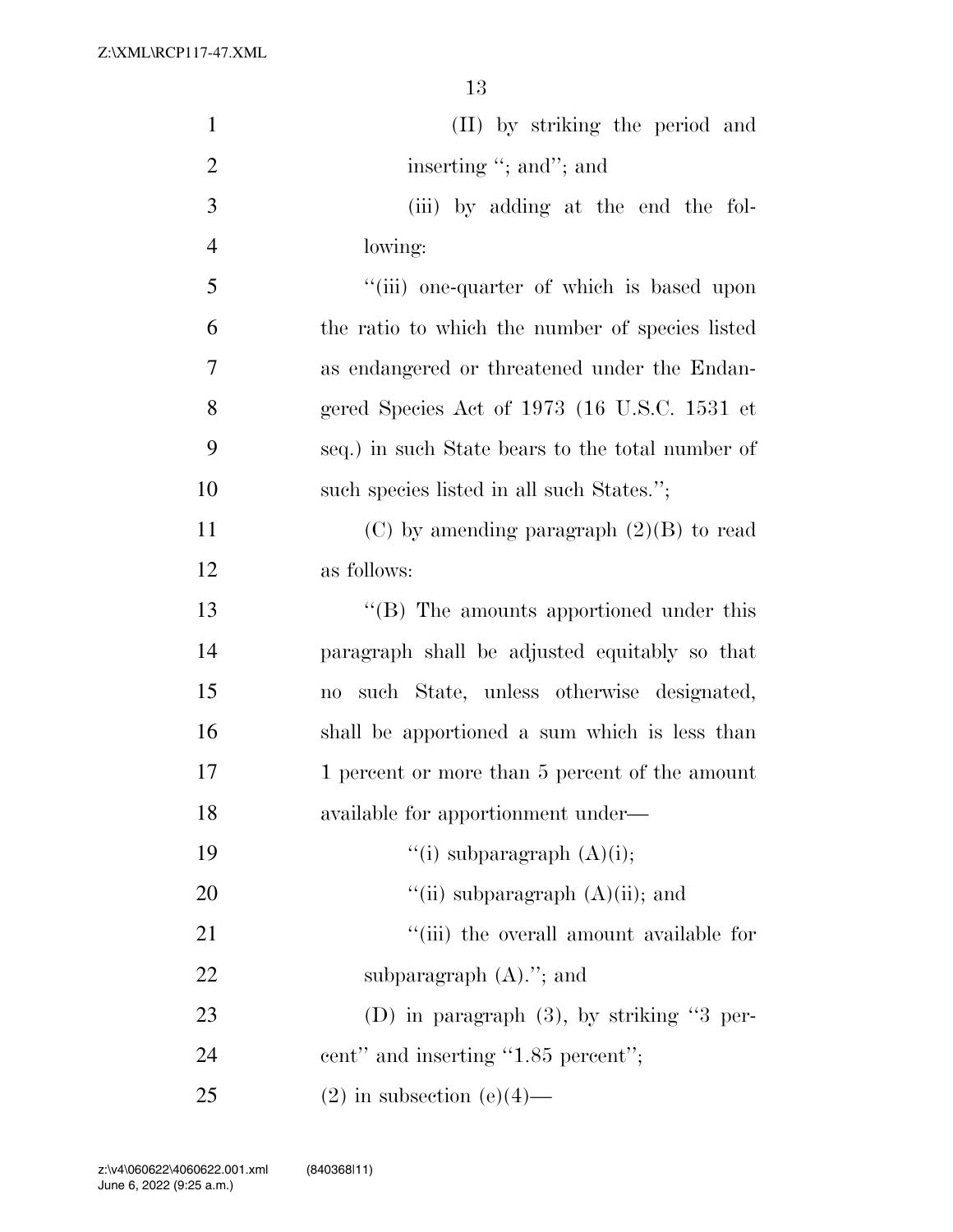| $(A)$ by amending subparagraph $(B)$ to read |
|----------------------------------------------|
| as follows:                                  |
|                                              |

 ''(B) Not more than an average of 15 percent over a 5-year period of amounts apportioned to each State, territory, or the District of Columbia under this section for a wildlife conservation and restora- tion program may be used for wildlife conservation education and wildlife-associated recreation.''; and

 (B) by inserting after subparagraph (B), as so amended, the following:

 $\langle ^{\prime}(C) \rangle$  5 percent of amounts apportioned to each State, each territory, or the District of Columbia under this section for a wildlife conservation and restoration program shall be reserved for States and territories that include plants among their species of greatest conservation need and in the conservation planning and habitat prioritization efforts of their Wildlife Conservation Strategy. Each eligible State, territory, or the District of Columbia shall receive an additional 5 percent of their apportioned amount. Any unallocated resources shall be allocated propor- tionally among all States and territories under the formulas of this section.''; and

(3) by adding at the end following: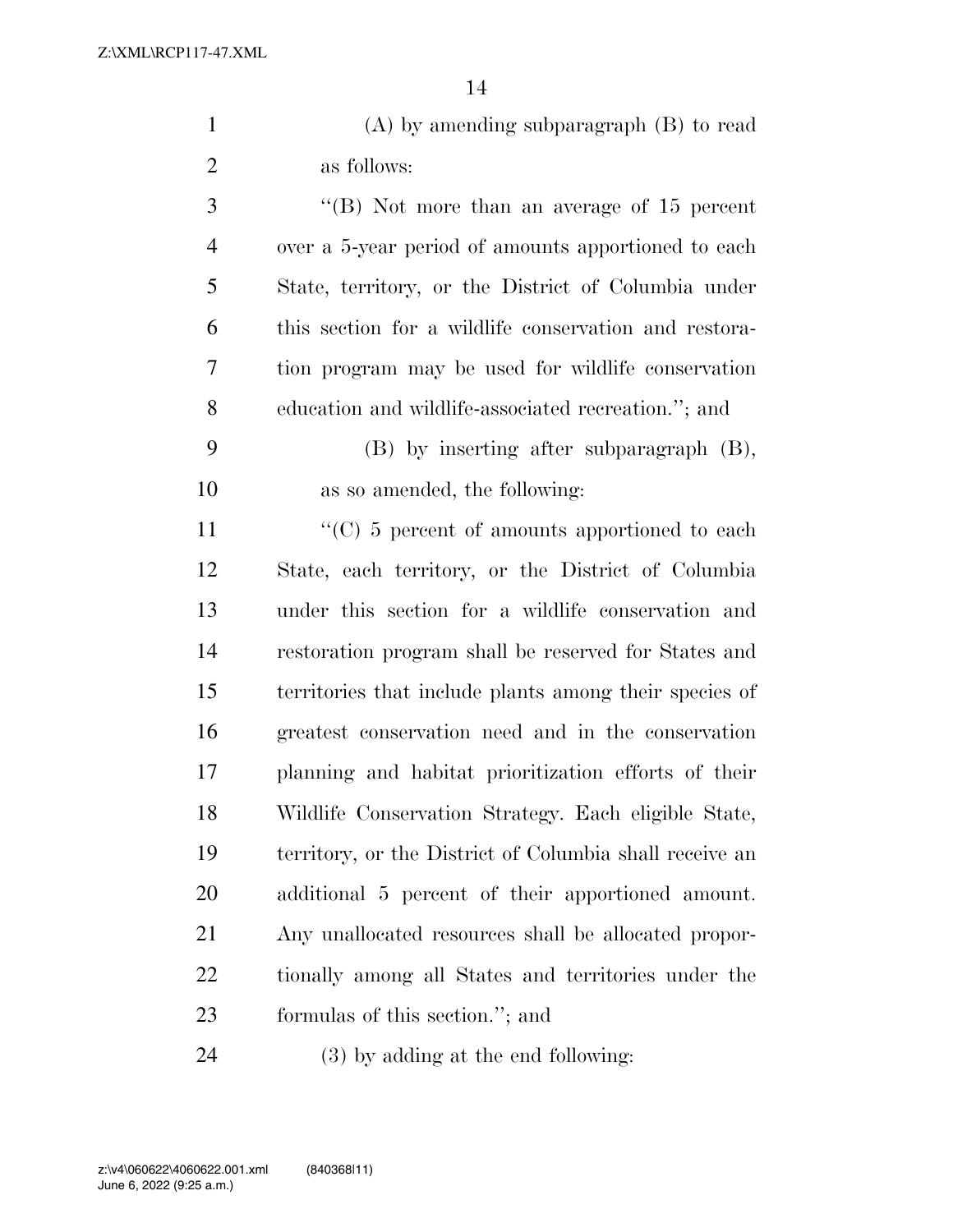''(f) MINIMIZATION OF PLANNING AND REPORT- ING.—Nothing in this Act shall be interpreted to require a State to create a comprehensive strategy related to con-servation education or outdoor recreation.

 $\frac{1}{2}$  ''(g) ACCOUNTABILITY.—

6 "(1) In GENERAL.—Not more than one year after the date of enactment of the Recovering Amer- ica's Wildlife Act of 2022 and every 3 years there- after, each State fish and wildlife department shall submit a 3-year work plan and budget for imple- menting its Wildlife Conservation Strategy and a re- port describing the results derived from activities ac- complished under subsection (e) during the previous 3 years to the United States Fish and Wildlife Serv- ice for review, which shall summarize such findings and submit a report to—

17 ''(A) the Committee on Environment and Public Works of the Senate; and

 ''(B) the Committee on Natural Resources of the House of Representatives.

21 "(2) REQUIREMENTS.—The format of the 3- year work plans, budgets, and reports required under paragraph (1) shall be established by the United States Fish and Wildlife Service, in consulta-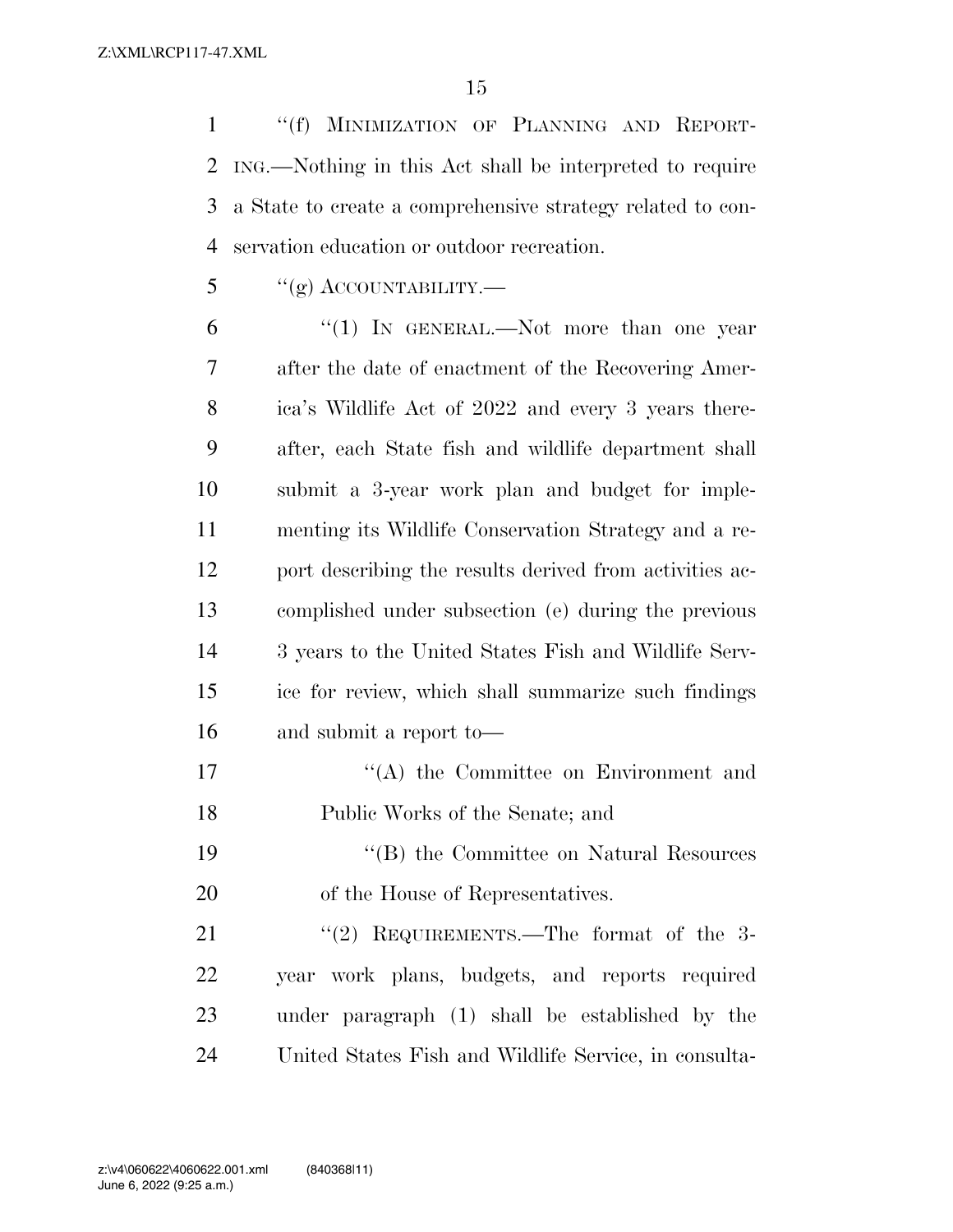|         | tion with the Association of Fish and Wildlife Agen- |
|---------|------------------------------------------------------|
| 2 cies. |                                                      |

3 "(3) GAO sTUDY.—Not later than 7 years after the date of enactment of the Recovering America's Wildlife Act of 2022, the Comptroller General of the United States shall conduct a study to examine the progress of States, territories, the District of Colum- bia, and Indian Tribes towards achieving the pur-pose described in section 2 of that Act.''.

#### **SEC. 102. TECHNICAL AMENDMENTS.**

 (a) DEFINITIONS.—Section 2 of the Pittman-Robert- son Wildlife Restoration Act (16 U.S.C. 669a) is amend-ed—

 (1) in paragraph (7), by striking ''including fish,''; and

 (2) in paragraph (9), by inserting ''Indian Tribes, academic institutions,'' before ''wildlife con-servation organizations''.

 (b) CONFORMING AMENDMENTS.—The Pittman-Rob- ertson Wildlife Restoration Act (16 U.S.C. 669 et seq.) is amended—

- (1) in section 3—
- (A) in subsection (a)—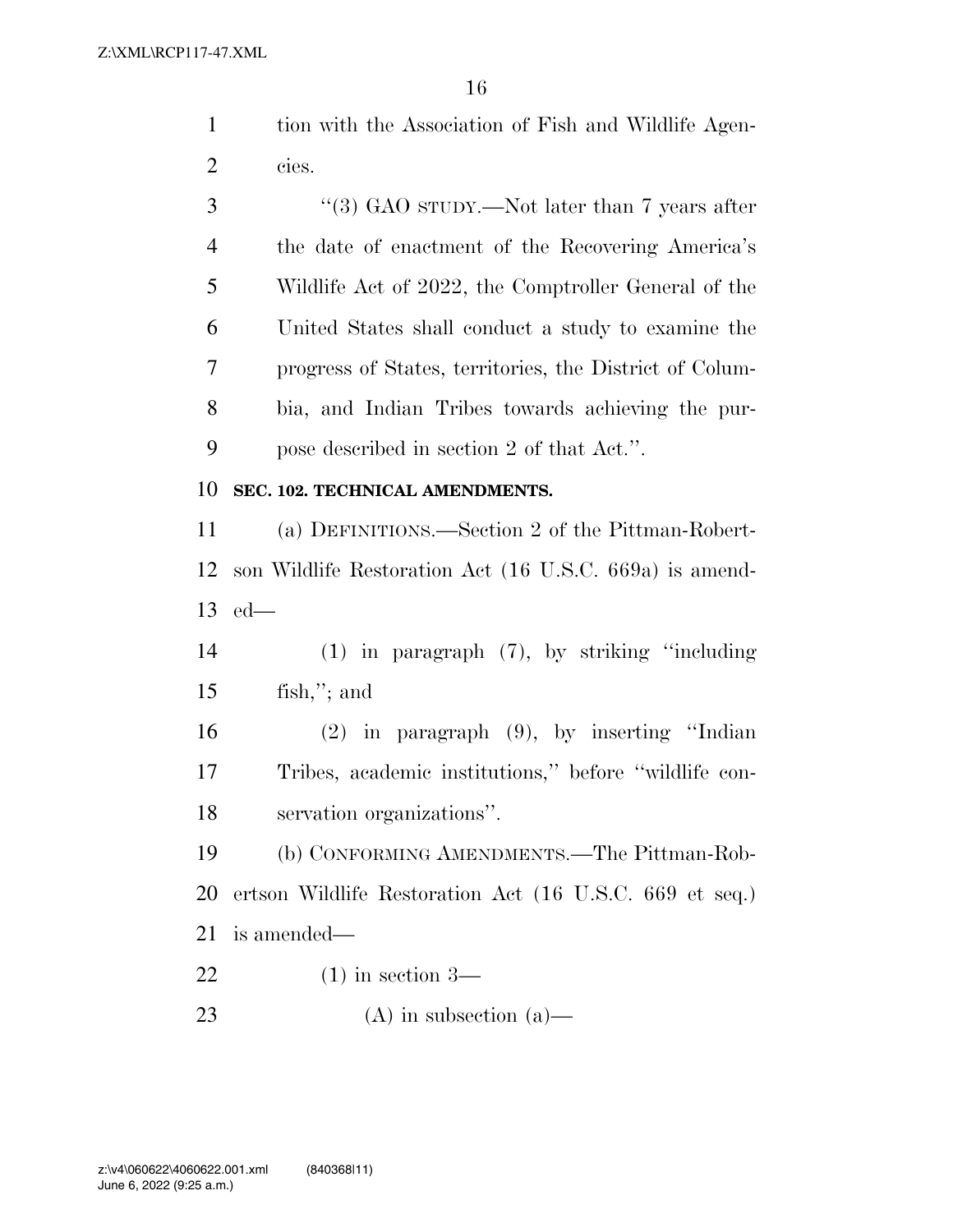| $\mathbf{1}$   | (i) by striking $\lq(1)$ An amount equal        |
|----------------|-------------------------------------------------|
| $\overline{2}$ | to" and inserting "An amount equal to";         |
| 3              | and                                             |
| $\overline{4}$ | (ii) by striking paragraph $(2)$ ;              |
| 5              | $(B)$ in subsection $(e)$ —                     |
| 6              | $(i)$ in paragraph $(9)$ , as redesignated      |
| 7              | by section $101(a)(1)$ , by striking "or an     |
| 8              | Indian tribe"; and                              |
| 9              | $(ii)$ in paragraph $(10)$ , as redesignated    |
| 10             | by section $101(a)(1)$ , by striking "Wildlife" |
| 11             | Conservation and Restoration Account"           |
| 12             | and inserting "Subaccount"; and                 |
| 13             | (C) in subsection (d), by striking "Wildlife"   |
| 14             | Conservation and Restoration Account" and in-   |
| 15             | serting "Subaccount";                           |
| 16             | $(2)$ in section 4 (16 U.S.C. 669c)—            |
| 17             | $(A)$ in subsection $(d)$ —                     |
| 18             | (i) in the heading, by striking "AC-            |
| 19             | COUNT" and inserting "SUBACCOUNT";              |
| 20             | and                                             |
| 21             | (ii) by striking "Account" each place           |
| 22             | it appears and inserting "Subaccount";          |
| 23             | and                                             |
| 24             | (B) in subsection (e)(1), by striking "Ac-      |
| 25             | count" and inserting "Subaccount"; and          |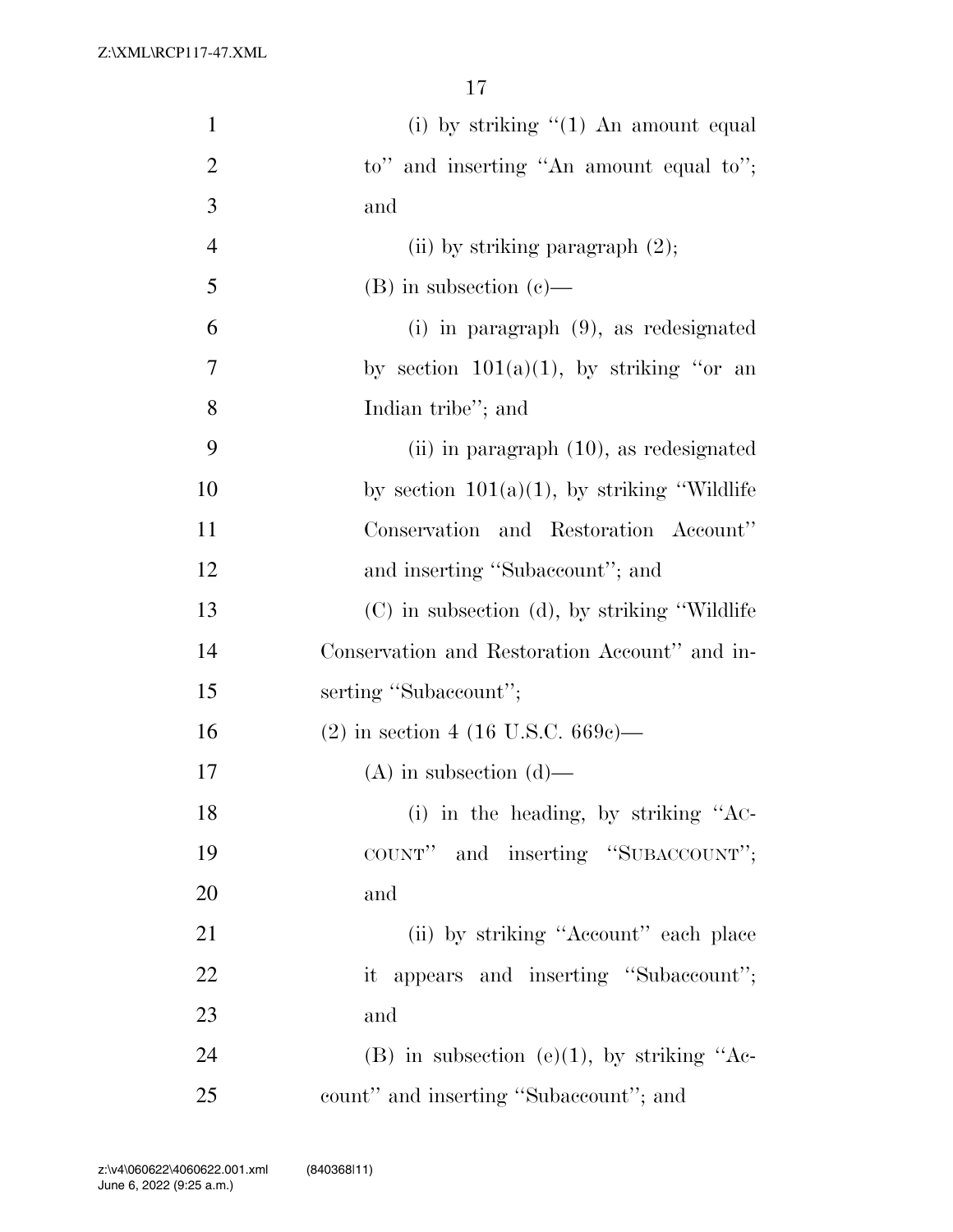1 (3) in section  $8(16 \text{ U.S.C. } 669 \text{ g})$ , in subsection (a), by striking ''Account'' and inserting ''Sub-account''.

#### **SEC. 103. SAVINGS CLAUSE.**

 The Pittman-Robertson Wildlife Restoration Act (16 U.S.C. 669 et seq.) is amended—

 (1) by redesignating section 14 as section 16; and

 (2) by inserting after section 13 the following: **''SEC. 14. SAVINGS CLAUSE.** 

 ''Nothing in this Act shall be construed to enlarge or diminish the authority, jurisdiction, or responsibility of a State to manage, control, or regulate fish and wildlife under the law and regulations of the State on lands and waters within the State, including on Federal lands and waters.

### **''SEC. 15. STATUTORY CONSTRUCTION WITH RESPECT TO ALASKA.**

 ''If any conflict arises between any provision of this Act and any provision of the Alaska National Interest Lands Conservation Act (16 U.S.C. 3101 et seq.) or the Alaska Native Claims Settlement Act (43 U.S.C. 1601 et seq.), then the provision in the Alaska National Interest Lands Conservation Act or the Alaska Native Claims Set-tlement Act shall prevail.''.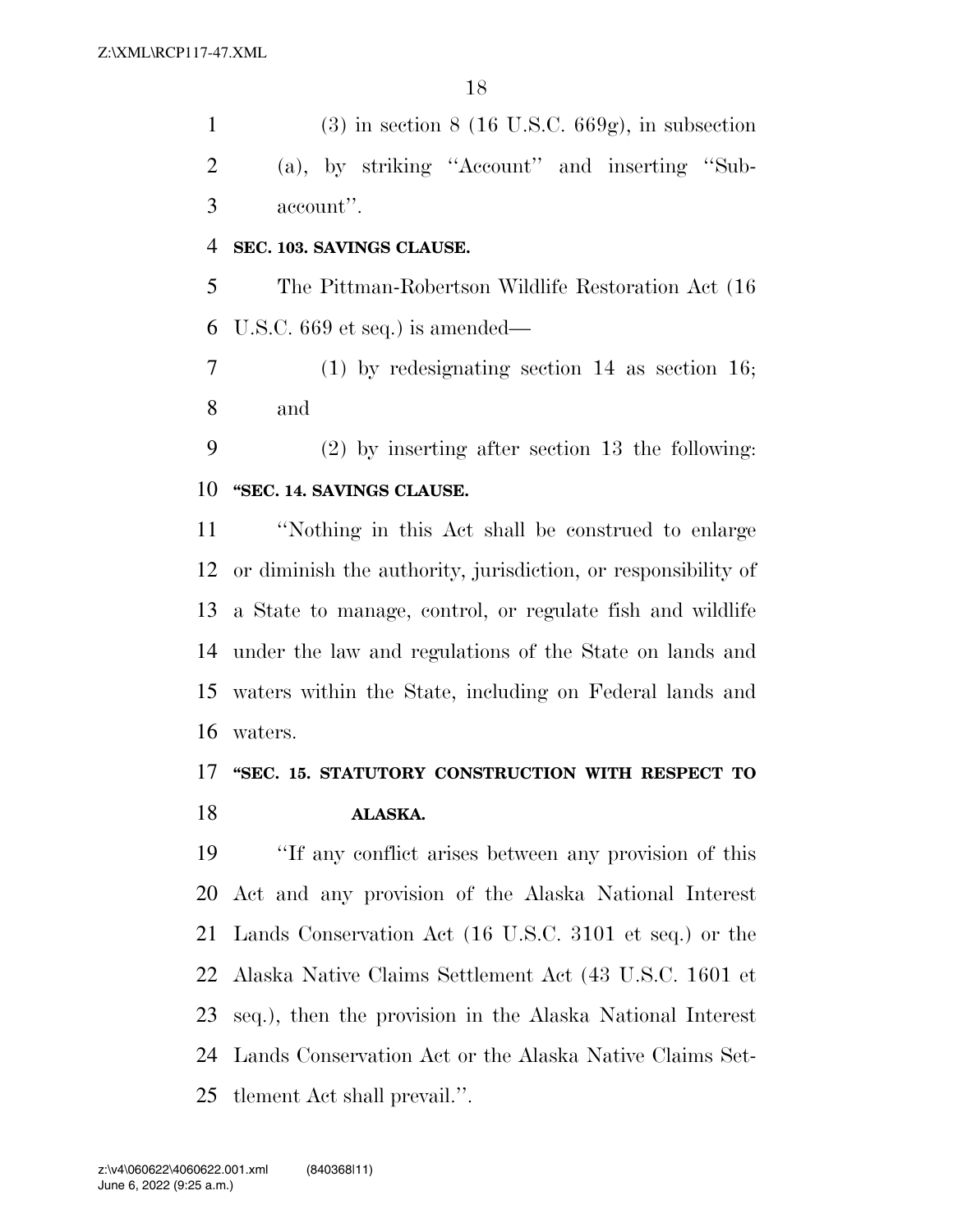## **TITLE II—TRIBAL WILDLIFE CONSERVATION AND RES-TORATION**

#### **SEC. 201. INDIAN TRIBES.**

(a) DEFINITIONS.—In this section:

 (1) ACCOUNT.—The term ''Account'' means the Tribal Wildlife Conservation and Restoration Ac-8 count established by subsection  $(b)(1)$ .

 (2) INDIAN TRIBE.—The term ''Indian Tribe'' has the meaning given such term in section 4 of the Indian Self-Determination and Education Assistance Act (25 U.S.C. 5304).

 (3) SECRETARY.—The term ''Secretary'' means the Secretary of the Interior.

 (4) TRIBAL SPECIES OF GREATEST CONSERVA- TION NEED.—The term ''Tribal species of greatest conservation need'' means any species identified by an Indian Tribe as requiring conservation manage- ment because of declining population, habitat loss, or other threats, or because of their biological or cul-21 tural importance to such Tribe.

| 22 | $(5)$ WILDLIFE.—The term "wildlife" means— |
|----|--------------------------------------------|
| 23 | (A) any species of wild flora or fauna in- |
| 24 | eluding fish and marine mammals;           |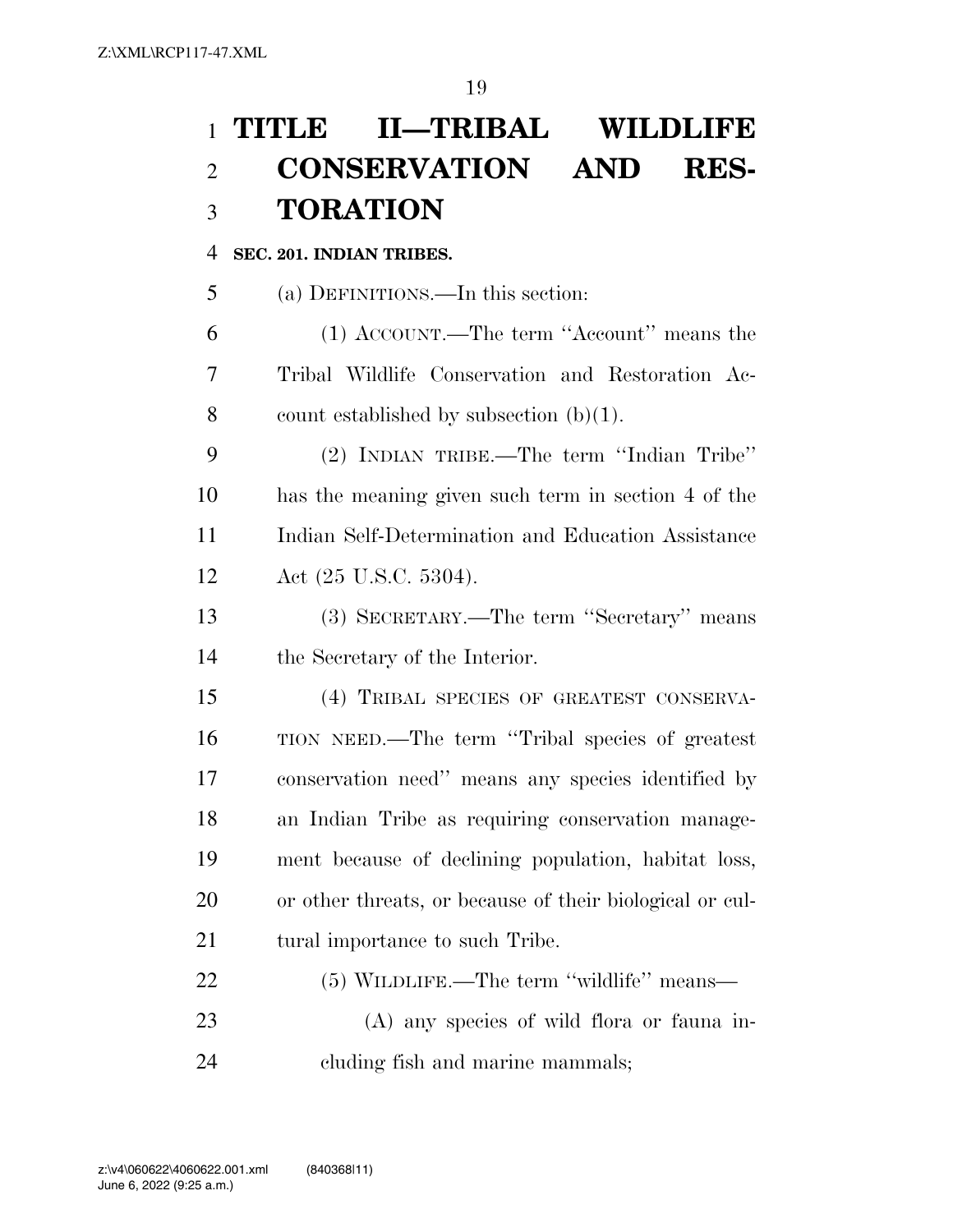| $\mathbf{1}$   | (B) flora or fauna in a captive breeding,               |
|----------------|---------------------------------------------------------|
| $\overline{2}$ | rehabilitation, and holding or quarantine pro-          |
| 3              | gram, the object of which is to reintroduce indi-       |
| $\overline{4}$ | viduals of a depleted indigenous species into           |
| 5              | previously occupied range or to maintain a spe-         |
| 6              | cies for conservation purposes; and                     |
| 7              | (C) does not include game farm animals.                 |
| 8              | (b) TRIBAL WILDLIFE CONSERVATION AND RES-               |
| 9              | TORATION ACCOUNT.                                       |
| 10             | (1) IN GENERAL.—There is established in the             |
| 11             | Treasury an account to be known as the "Tribal"         |
| 12             | Wildlife Conservation and Restoration Account".         |
| 13             | (2) AVAILABILITY.—Amounts in the Account                |
| 14             | shall be available for each fiscal year without further |
| 15             | appropriation for apportionment in accordance with      |
| 16             | this title.                                             |
| 17             | (3) DEPOSITS INTO ACCOUNT.—                             |
| 18             | (A) IN GENERAL.—Beginning in fiscal year                |
| 19             | 2023, and for each fiscal year thereafter, the          |
| 20             | Secretary of the Treasury shall transfer                |
| 21             | $$97,500,000$ from the general fund of the              |
| 22             | Treasury to the Account.                                |
| 23             | (B) FUNDING SOURCE.—                                    |
| 24             | (i) DEFINITION.—In this subpara-                        |
| 25             | graph, the term "remaining natural re-                  |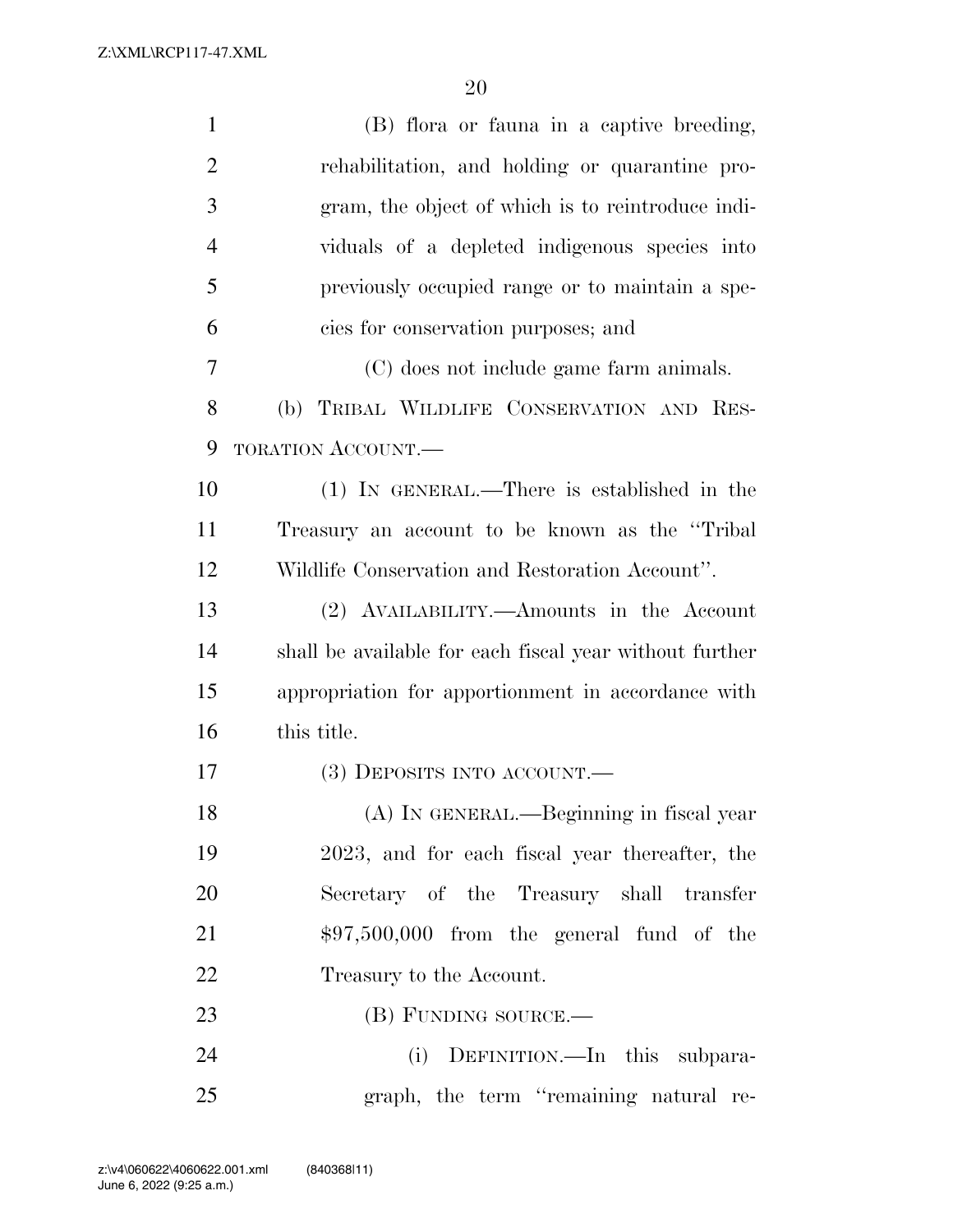| $\mathbf{1}$   | source or environmental-related violation                 |
|----------------|-----------------------------------------------------------|
| $\overline{2}$ | revenue" means the amount of all civil or                 |
| 3              | criminal penalties, fines, sanctions, forfeit-            |
| $\overline{4}$ | ures, or other revenues resulting from nat-               |
| 5              | ural resource or environmental-related vio-               |
| 6              | lations or enforcement actions by any Fed-                |
| 7              | eral agency that are not directed to be de-               |
| 8              | posited in a fund other than the general                  |
| 9              | fund of the Treasury or have otherwise                    |
| 10             | been appropriated.                                        |
| 11             | (ii) USE OF REVENUE.—Beginning in                         |
| 12             | fiscal year 2023, and for each fiscal year                |
| 13             | thereafter, the total amount of the remain-               |
| 14             | ing natural resource or environmental-re-                 |
| 15             | lated violation revenue with respect to the               |
| 16             | previous fiscal year—                                     |
| 17             | (I) shall be deposited in the gen-                        |
| 18             | eral fund of the Treasury; and                            |
| 19             | (II) shall be available for the                           |
| 20             | purposes of the transfer under sub-                       |
| 21             | paragraph $(A)$ .                                         |
| 22             | (c) DISTRIBUTION OF FUNDS TO INDIAN TRIBES.—              |
| 23             | Each fiscal year, the Secretary of the Treasury shall de- |
| 24             | posit funds into the Account and distribute such funds    |
| 25             | through a noncompetitive application process according to |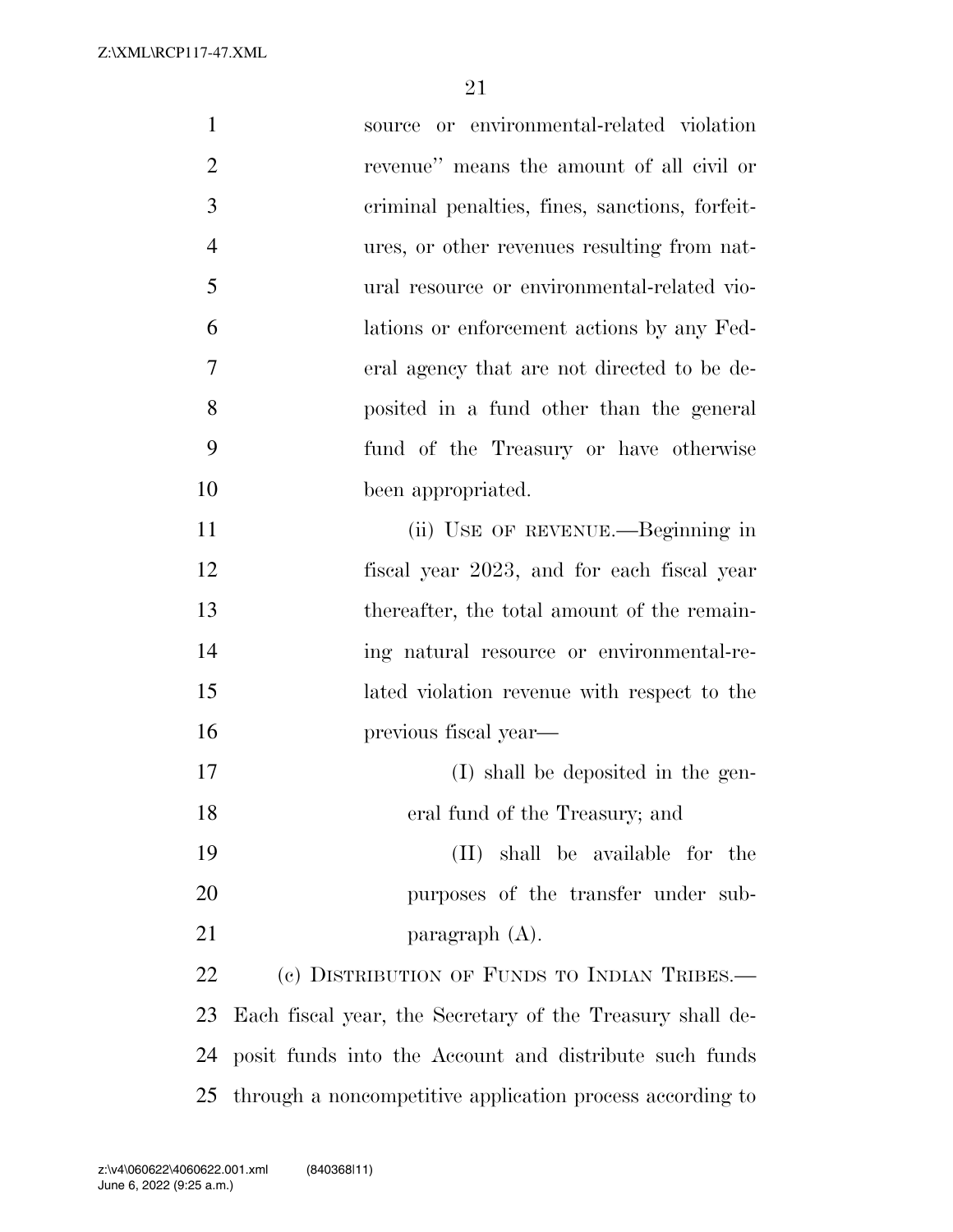guidelines and criteria, and reporting requirements deter- mined by the Secretary of the Interior, acting through the Director of the Bureau of Indian Affairs, in consultation with Indian Tribes. Such funds shall remain available until expended.

 (d) WILDLIFE MANAGEMENT RESPONSIBILITIES.— The distribution guidelines and criteria described in sub- section (c) shall be based, in part, upon an Indian Tribe's wildlife management responsibilities. Any funding allo- cated to an Indian Tribe in Alaska may only be used in a manner consistent with the Alaska Native Claims Settle- ment Act (43 U.S.C. 1601 et seq.), the Alaska National Interest Lands Conservation Act (16 U.S.C. 3101 et seq.), and Public Law 85–508 (commonly known as the ''Alaska Statehood Act'') (48 U.S.C. note prec. 21). Alaska Native Corporations or Tribes may enter into cooperative agree- ments with the State of Alaska on conservation projects of mutual concern.

(e) USE OF FUNDS.—

 (1) IN GENERAL.—Except as provided in para- graph (2), the Secretary may distribute funds from the Account to an Indian Tribe for any of the fol-lowing purposes:

 (A) To develop, carry out, revise, or en-hance wildlife conservation and restoration pro-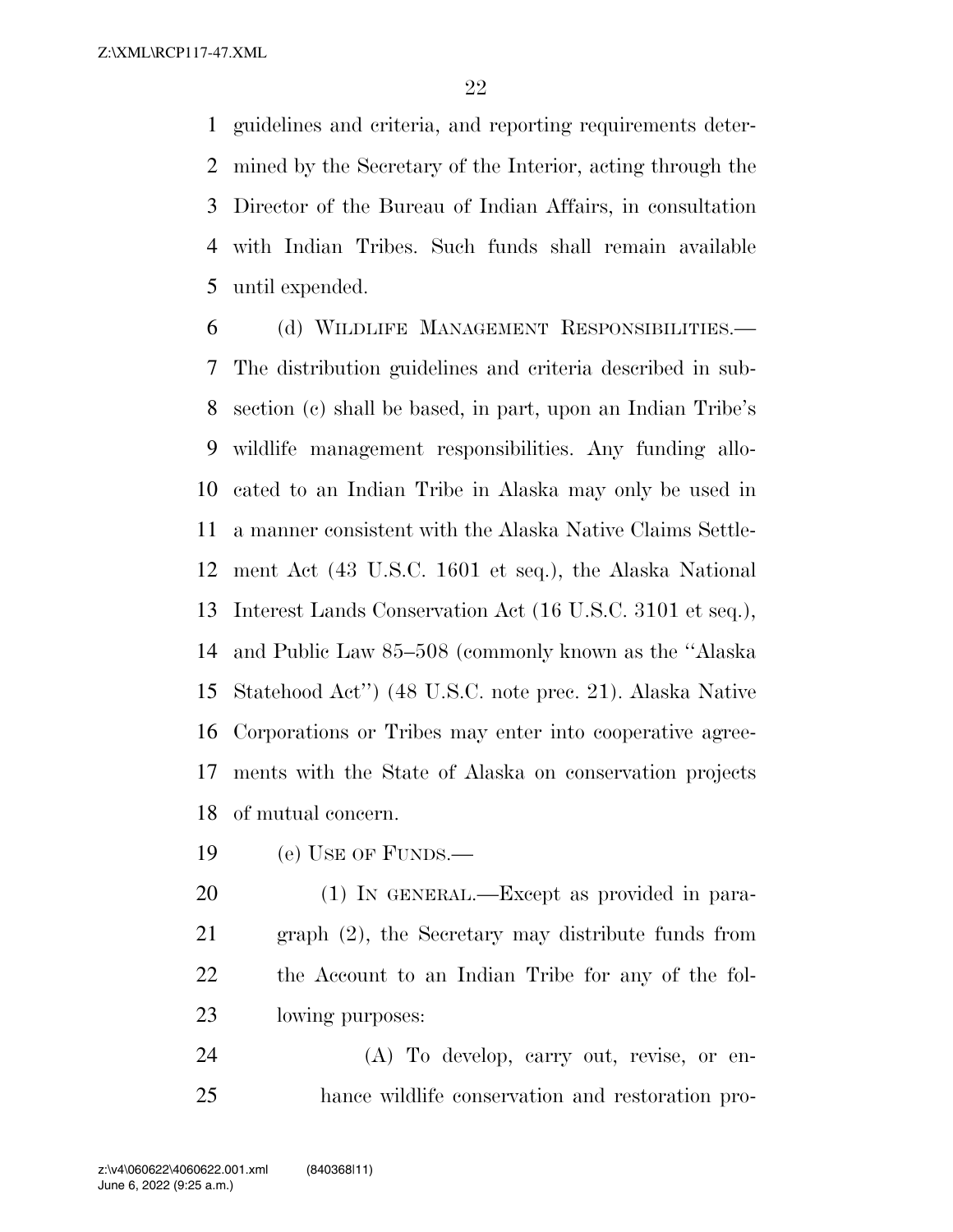| grams to manage Tribal species of greatest con-  |
|--------------------------------------------------|
| servation need and the habitats of such species, |
| as determined by the Indian Tribe.               |
| (B) To assist in the recovery of species         |
| listed as an endangered or threatened species    |
| under the Endangered Species Act of 1973 (16)    |
| U.S.C. 1531 et seq.).                            |
| (C) For wildlife conservation education and      |
| wildlife-associated recreation projects.         |
| (D) To manage a Tribal species of greatest       |
| conservation need and the habitat of such spe-   |
| cies, the range of which may be shared with a    |
| foreign country, State, or other Indian Tribe.   |
| To manage, control, and prevent<br>(E)           |
| invasive species as well as diseases and other   |
| risks to wildlife.                               |
| (F) For law enforcement activities that are      |
| directly related to the protection and conserva- |
| tion of wildlife.                                |
| (G) To develop, revise, and implement            |
| comprehensive wildlife conservation strategies   |
| and plans for such Tribe.                        |
| (H) For the hiring and training of wildlife      |
| conservation and restoration program staff.      |
| (2) CONDITIONS ON THE USE OF FUNDS.—             |
|                                                  |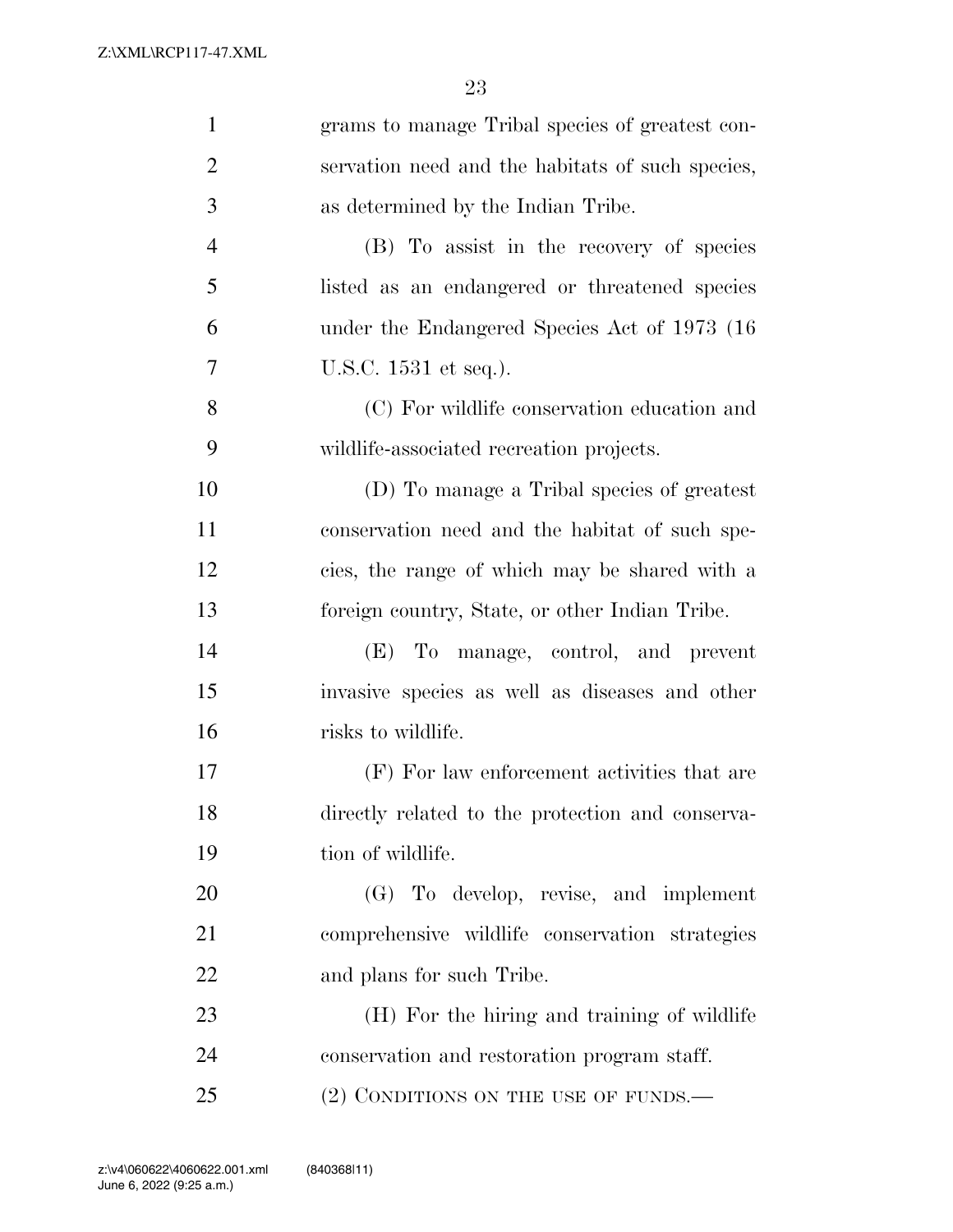| $\mathbf{1}$   | (A) REQUIRED USE OF FUNDS.—In order                     |
|----------------|---------------------------------------------------------|
| $\overline{2}$ | to be eligible to receive funds under subsection        |
| 3              | (c), a Tribe's application must include a pro-          |
| $\overline{4}$ | posal to use funds for at least one of the pur-         |
| 5              | poses described in subparagraphs $(A)$ and $(B)$        |
| 6              | of paragraph $(1)$ .                                    |
| $\tau$         | (B) IMPERILED SPECIES RECOVERY.—In                      |
| 8              | distributing funds under this section, the Sec-         |
| 9              | retary shall distribute not less than 15 percent        |
| 10             | of the total funds distributed to proposals to          |
| 11             | fund the recovery of a species, subspecies, or          |
| 12             | distinct population segment listed as a threat-         |
| 13             | ened species, endangered species, or candidate          |
| 14             | species under the Endangered Species Act of             |
| 15             | 1973 (16 U.S.C. 1531 et seq.) or Tribal law.            |
| 16             | (C) LIMITATION.—In distributing funds                   |
| 17             | under this section, the Secretary shall distribute      |
| 18             | not more than 15 percent of all funds distrib-          |
| 19             | uted under this section for the purpose de-             |
| 20             | scribed in paragraph $(1)(C)$ .                         |
| 21             | (f) NO MATCHING FUNDS REQUIRED.—No Indian               |
| 22             | Tribe shall be required to provide matching funds to be |
| 23             | eligible to receive funds under this Act.               |
| 24             | (g) PUBLIC ACCESS NOT REQUIRED.—Funds appor-            |

tioned from the Tribal Wildlife Conservation and Restora-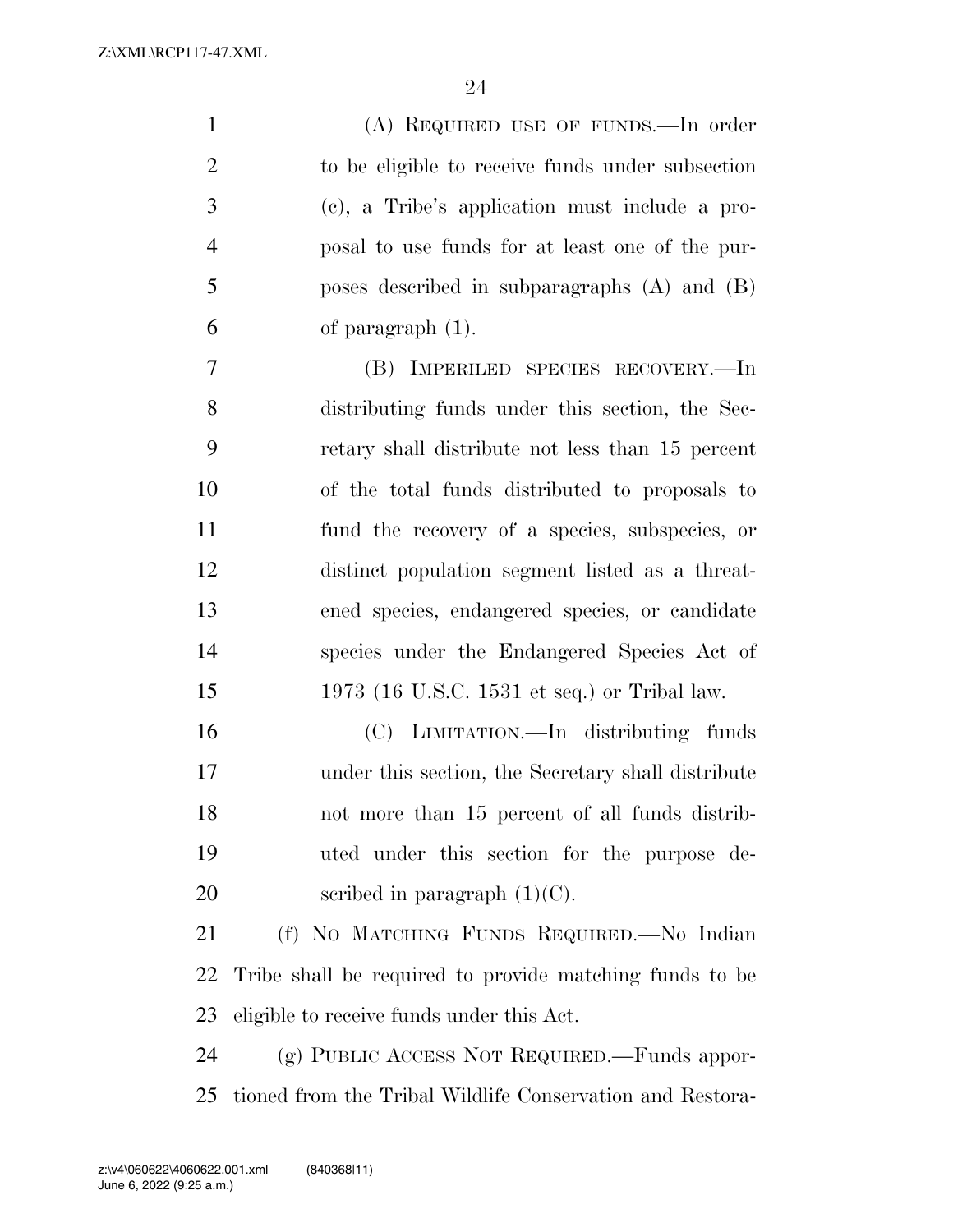tion Account shall not be conditioned upon the provision of public or non-Tribal access to Tribal or private lands, waters, or holdings.

 (h) ADMINISTRATIVE COSTS.—Of the funds depos- ited under subsection (b)(3) for each fiscal year, not more than 3 percent shall be used by the Secretary for adminis-trative costs.

 (e) AUTHORIZATION OF APPROPRIATIONS TO IN- SPECTOR GENERAL.—There is authorized to be appro- priated to the Office of the Inspector General of the De-11 partment of the Interior  $\frac{1}{2}$  of 1 percent of the amounts made available this section for the purposes of providing oversight and accountability with respect to expenditure of funds authorized under this section, to remain available until September 30, 2029.

 (j) SAVINGS CLAUSE.—Nothing in this Act shall be construed as modifying or abrogating a treaty with any Indian Tribe, or as enlarging or diminishing the authority, jurisdiction, or responsibility of an Indian Tribe to man-age, control, or regulate wildlife.

 (k) STATUTORY CONSTRUCTION WITH RESPECT TO ALASKA.—If any conflict arises between any provision of this Act and any provision of the Alaska National Interest Lands Conservation Act (16 U.S.C. 3101 et seq.) or the Alaska Native Claims Settlement Act (43 U.S.C. 1601 et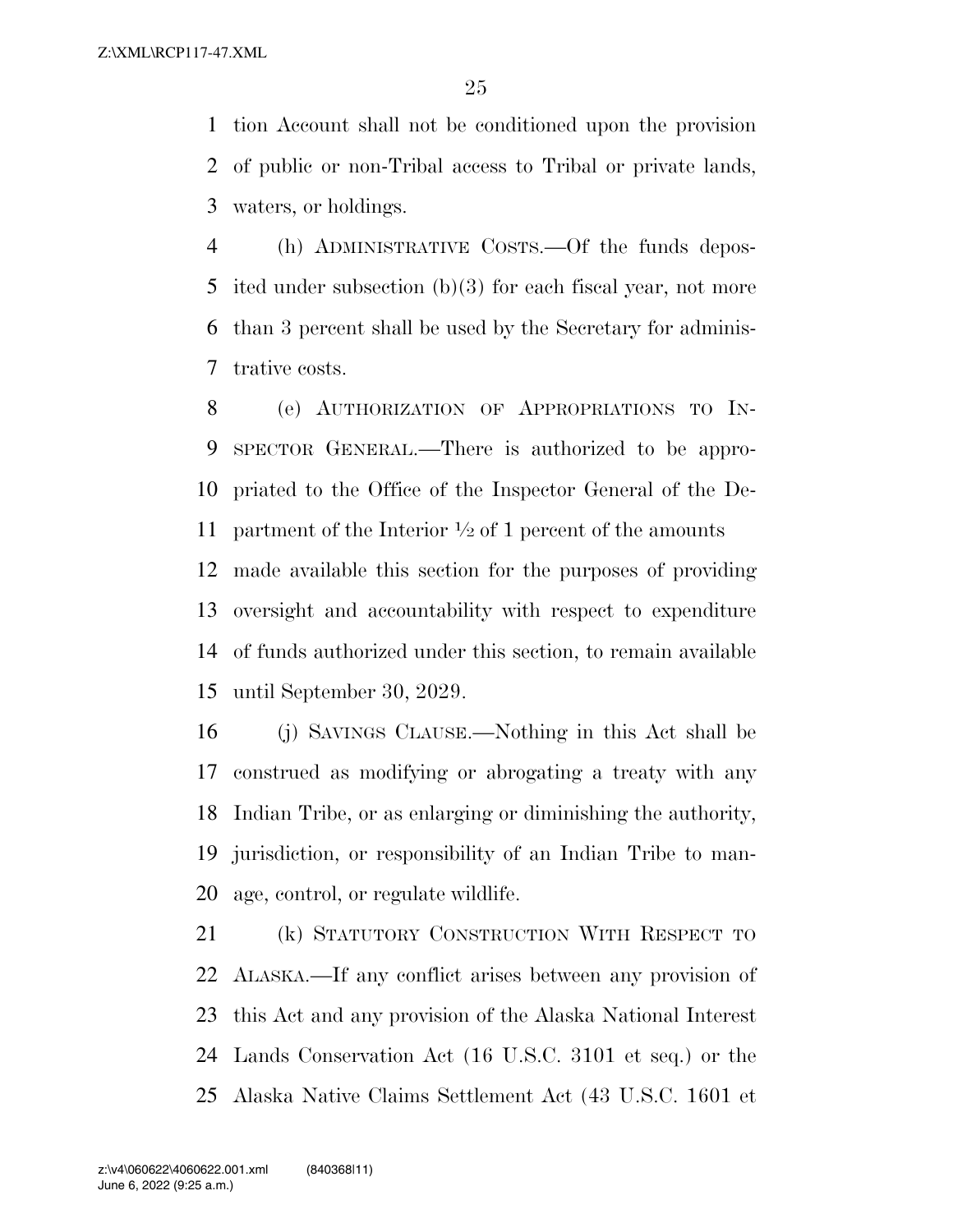seq.), then the provision in the Alaska National Interest Lands Conservation Act or the Alaska Native Claims Set-tlement Act shall prevail.

# **TITLE III—ENDANGERED SPE- CIES RECOVERY AND HABI- TAT CONSERVATION LEGACY FUND**

### **SEC. 301. ENDANGERED SPECIES RECOVERY AND HABITAT CONSERVATION LEGACY FUND.**

 (a) ESTABLISHMENT.—There is established in the Treasury of the United States a fund, to be known as the ''Endangered Species Recovery and Habitat Conservation Legacy Fund'' (referred to in this section as the ''Fund'').

 (b) FUNDING.—For each of fiscal years 2023 through 2026, the Secretary of the Treasury shall transfer from the general fund of the Treasury to the Fund \$187,500,000.

 (c) AVAILABILITY OF FUNDS.—Amounts in the Fund shall be available to the Secretary of the Interior, acting through the Director of the United States Fish and Wild- life Service (referred to in this section as the ''Secretary''), as provided in subsection (e), without further appropria-tion or fiscal year limitation.

24 (d) INVESTMENT OF AMOUNTS.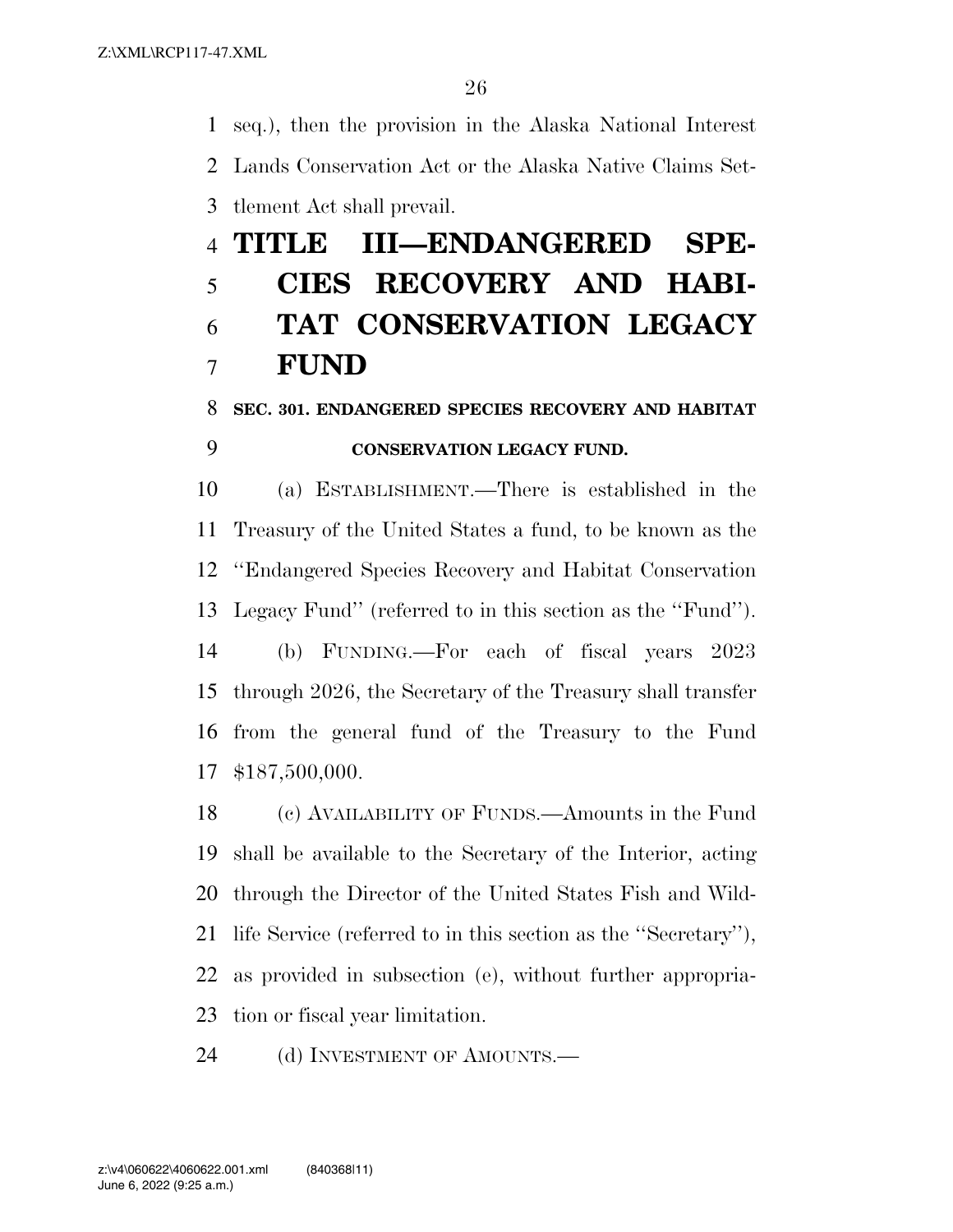| $\mathbf{1}$   | (1) IN GENERAL.—The Secretary may request                  |
|----------------|------------------------------------------------------------|
| $\overline{2}$ | the Secretary of the Treasury to invest any portion        |
| 3              | of the Fund that is not, as determined by the Sec-         |
| $\overline{4}$ | retary, required to meet the current needs of the          |
| 5              | Fund.                                                      |
| 6              | (2) REQUIREMENT.—An investment requested                   |
| 7              | under paragraph (1) shall be made by the Secretary         |
| 8              | of the Treasury in a public debt security—                 |
| 9              | (A) with a maturity suitable to the needs                  |
| 10             | of the Fund, as determined by the Secretary;               |
| 11             | and                                                        |
| 12             | (B) bearing interest at a rate determined                  |
| 13             | by the Secretary of the Treasury, taking into              |
| 14             | consideration current market yields on out-                |
| 15             | standing marketable obligations of the United              |
| 16             | States of comparable maturity.                             |
| 17             | (3) CREDITS TO FUND.—The income on invest-                 |
| 18             | ments of the Fund under this subsection shall be           |
| 19             | eredited to, and form a part of, the Fund.                 |
| 20             | (e) USE OF FUNDS.—Amounts in the Fund shall be             |
| 21             | used for recovering the species managed under the Endan-   |
| 22             | gered Species Act of 1973 (16 U.S.C. 1531 et seq.), in     |
| 23             | addition to amounts otherwise available for such purposes, |
| 24             | as follows:                                                |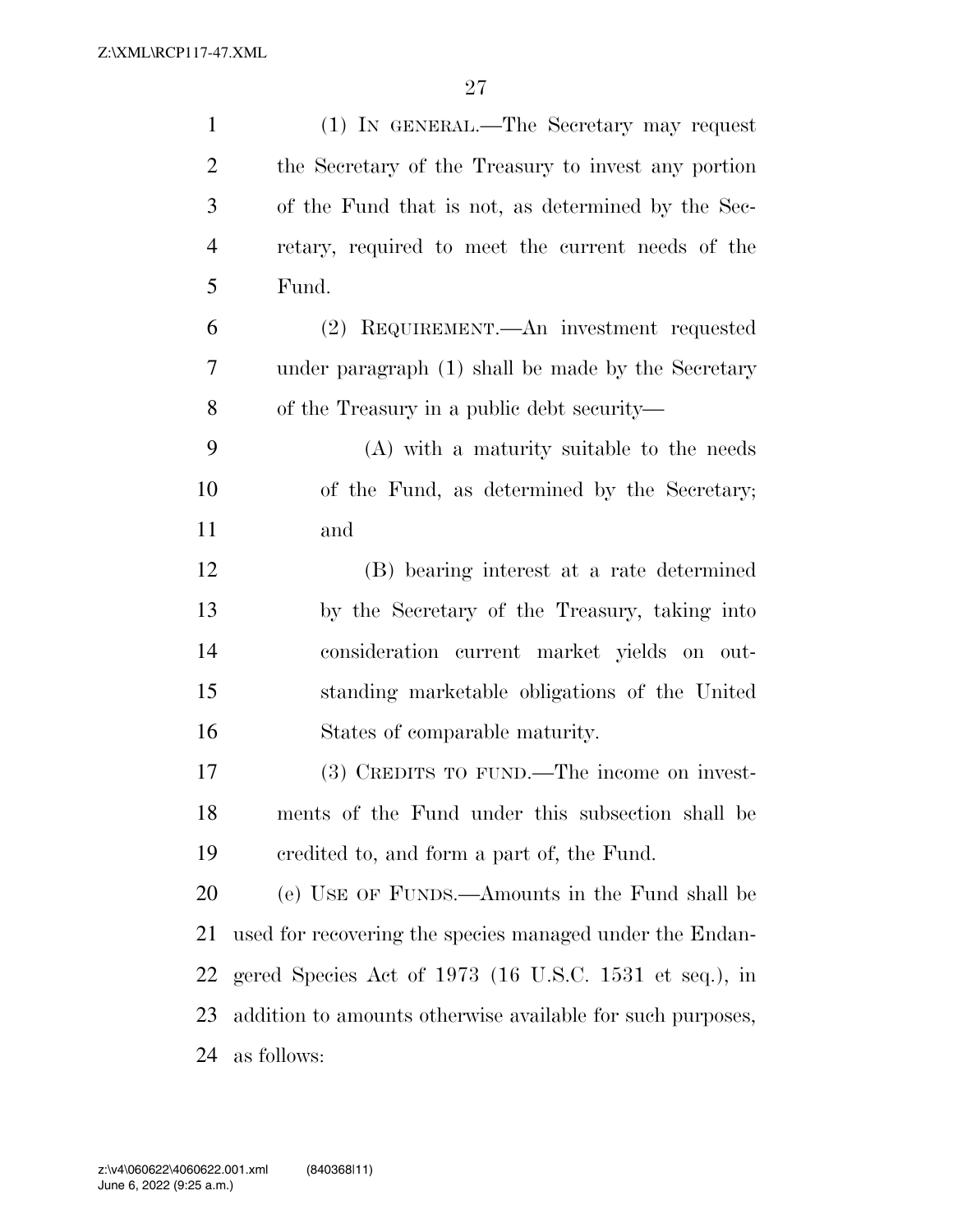(1) ENDANGERED SPECIES RECOVERY GRANT PROGRAM.—\$75,000,000 for each of fiscal years 2023 through 2026, to remain available until ex- pended, shall be used to establish and implement a grant and technical assistance program, to be known as the ''Endangered Species Recovery Grant Pro- gram'', to provide competitive matching grants for the purpose of recovering species listed as a threat- ened species or an endangered species under section 4 of the Endangered Species Act of 1973 (16 U.S.C. 1533) by addressing the backlog in the development of recovery plans, and implementing the backlog of activities identified in existing recovery plans, under subsection (f) of that section (16 U.S.C. 1533(f)). The Secretary shall enter into an agreement with the National Fish and Wildlife Foundation to estab- lish and cooperatively manage the Endangered Spe- cies Recovery Grant Program in accordance with the Endangered Species Act of 1973 (16 U.S.C. 1531 et seq.) and the National Fish and Wildlife Foundation Establishment Act (16 U.S.C. 3701 et seq.). (2) INTERAGENCY CONSULTATION RESPON-

 SIBILITIES.—\$75,000,000 for each of fiscal years 2023 through 2026, to remain available until ex-pended, shall be used for the United States Fish and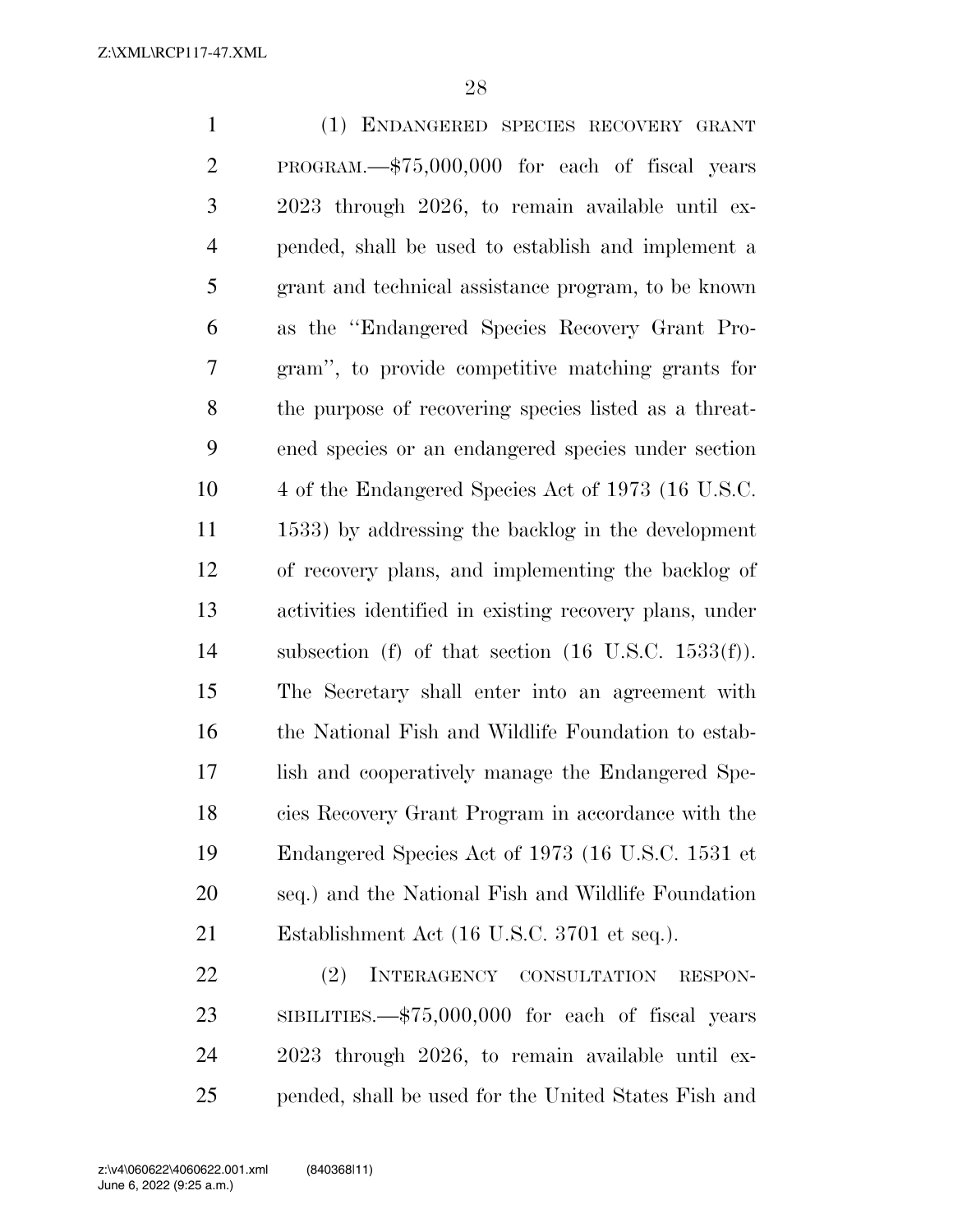Wildlife Service to address interagency consultation responsibilities under section 7 of the Endangered Species Act of 1973 (16 U.S.C. 1536).

 (3) CONSERVATION ACTIVITIES.—\$28,125,000 for each of fiscal years 2023 through 2026, to re- main available until expended, shall be used for the United States Fish and Wildlife Service to work with non-Federal entities, including through, but not limited to, the Partners for Fish and Wildlife Pro- gram, the Coastal Program, and the North Amer- ican Wetlands Conservation Act (16 U.S.C. 4401 et seq.)—

 (A) to conserve at risk species, species that are candidates or proposed for listing, and spe- cies that are listed as threatened or endangered species under section 4 of the Endangered Spe- cies Act of 1973 (16 U.S.C. 1533), including through rescue and rehabilitation efforts; and (B) to conserve wildlife habitat.

 (4) VOLUNTARY CONSERVATION AGREE- MENTS.—\$9,375,000 for each of fiscal years 2023 through 2026, to remain available until expended, shall be used for the United States Fish and Wildlife Service to address the development and permitting of voluntary conservation agreements under section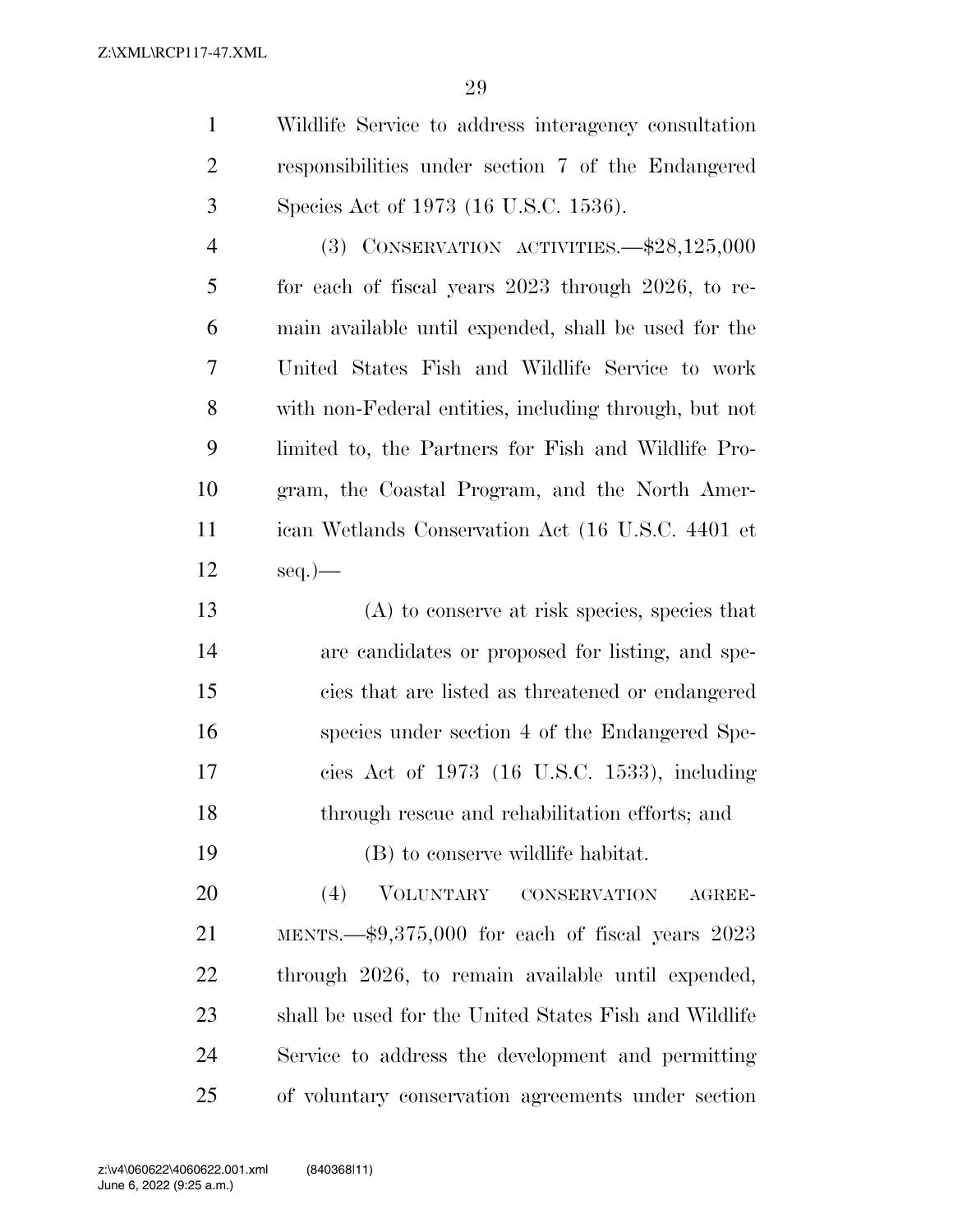10 of the Endangered Species Act of 1973 (16 U.S.C. 1539).

 (f) SUPPLEMENT, NOT SUPPLANT.—Amounts made available under this section shall supplement and not sup- plant any other Federal amounts made available to carry out activities described in this section in an annual appro-priations Act of Congress.

 (g) SUBMISSION OF SPECIES LISTS TO CONGRESS.— (1) PRIORITY LIST OF SPECIES.—Not later than 90 days after the date of enactment of this Act, the Secretary, shall submit to the Committees on Environment and Public Works and Appropria- tions of the Senate and the Committees on Natural Resources and Appropriations of the House of Rep- resentatives a list of threatened species and endan- gered species for which recovery plans described in subsection (e)(1) will be developed or implemented 18 for fiscal year 2023.

 (2) ANNUAL LIST OF SPECIES.—Until the date on which all of the amounts in the Fund are ex- pended, the President shall annually submit to Con- gress, together with the annual budget of the United States, a list of threatened species and endangered species for which recovery plans described in sub-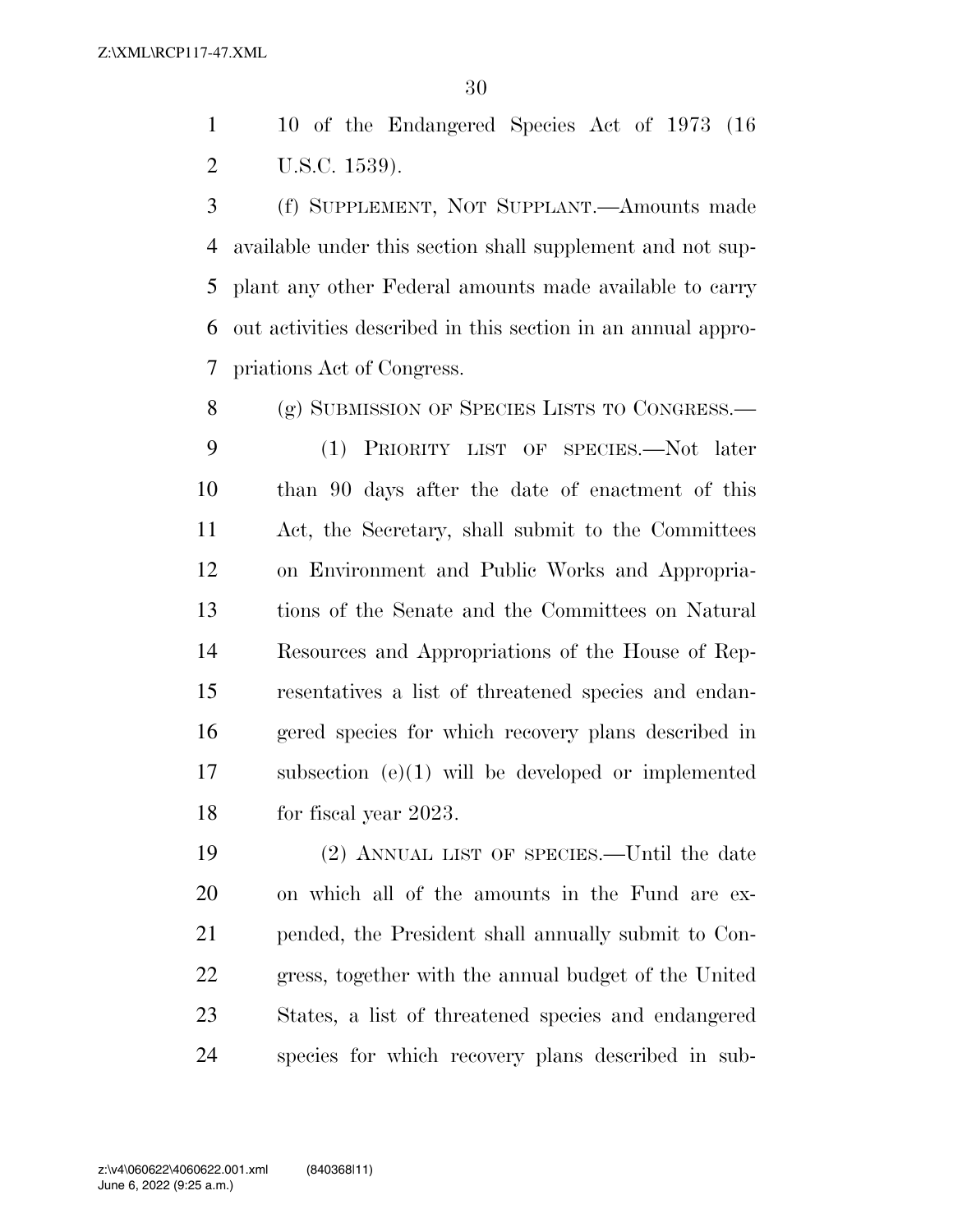| $\mathbf{1}$   | section $(e)(1)$ will be developed or implemented with |
|----------------|--------------------------------------------------------|
| $\overline{2}$ | amounts from the Fund.                                 |
| 3              | (h) PUBLIC DONATIONS.—                                 |
| $\overline{4}$ | (1) IN GENERAL.—The Secretary may accept               |
| 5              | public cash donations that advance efforts—            |
| 6              | $(A)$ to address the backlog in the develop-           |
| 7              | ment and implementation of recovery plans; and         |
| $8\,$          | (B) to encourage relevant public-private               |
| 9              | partnerships.                                          |
| 10             | (2) CREDITS TO FUND.—Any cash donations                |
| 11             | accepted under paragraph (1) shall be credited to,     |
| 12             | and form a part of, the Fund.                          |
| 13             | (3) REJECTION OF DONATIONS.—The Secretary              |
| 14             | may reject a donation under this section when the      |
| 15             | rejection is in the interest of the Federal Govern-    |
| 16             | ment, as determined by the Secretary.                  |
| 17             | (i) ALLOCATION AUTHORITY.                              |
| 18             | (1) SUBMISSION OF COST ESTIMATES.—The                  |
| 19             | President shall submit to Congress detailed alloca-    |
| <b>20</b>      | tions by program element of the amount rec-            |
| 21             | ommended for allocation in a fiscal year from          |
| 22             | amounts made available under subsection (c), con-      |
| 23             | sistent with the use of funds under subsection (e),    |
| 24             | as follows:                                            |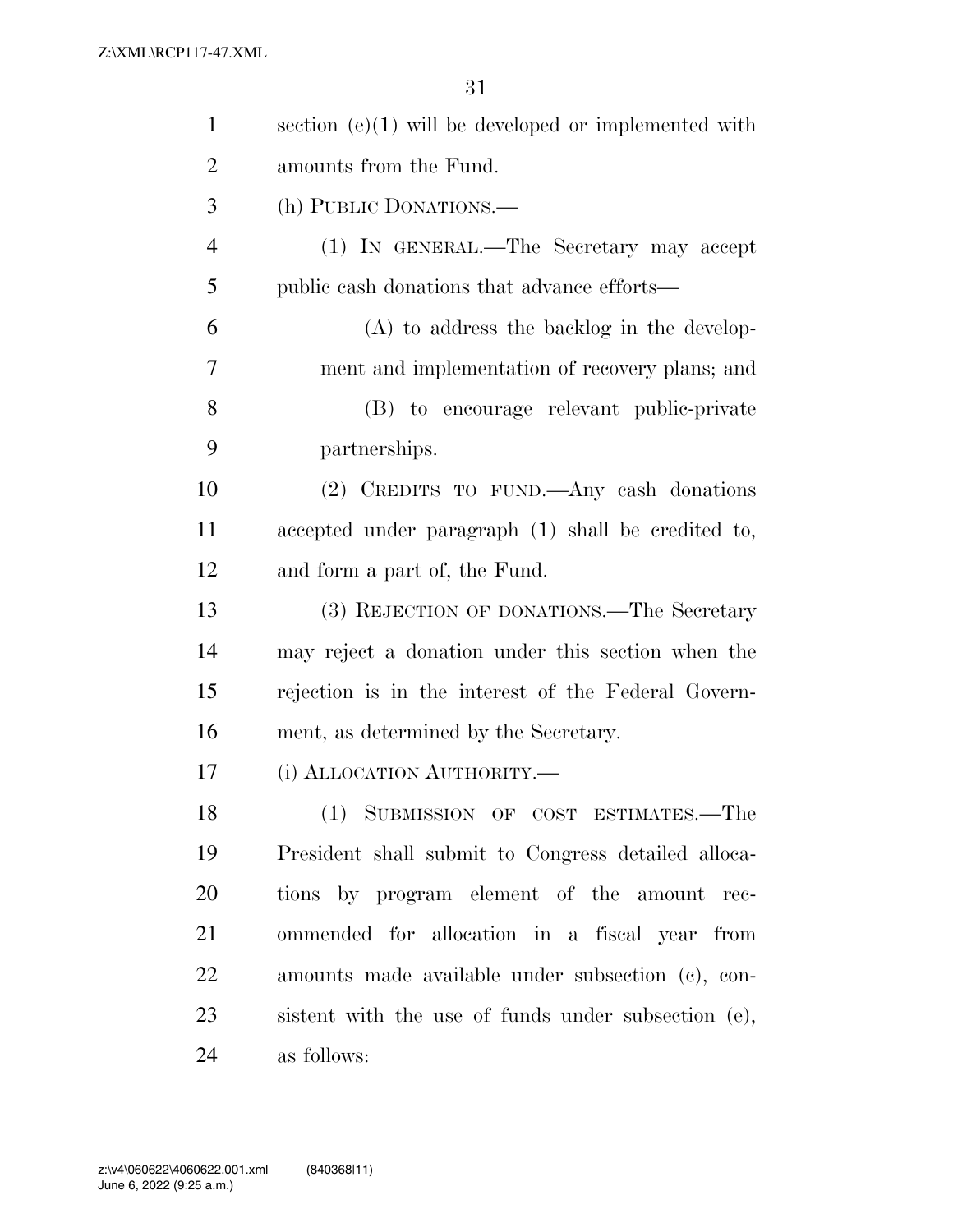| $\mathbf{1}$   | $(A)$ For fiscal year 2023, not later than 90    |
|----------------|--------------------------------------------------|
| $\overline{2}$ | days after the date of enactment of this Act.    |
| 3              | (B) For each fiscal year thereafter, until       |
| $\overline{4}$ | the date on which all of the amounts in the      |
| 5              | Fund are allocated, as part of the annual budg-  |
| 6              | et submission of the President under section     |
| 7              | $1105(a)$ of title 31, United States Code.       |
| 8              | $(2)$ ALTERNATE ALLOCATION.—                     |
| 9              | (A) IN GENERAL.—The Committees<br>on             |
| 10             | Appropriations of the Senate and House of        |
| 11             | Representatives may provide for alternate allo-  |
| 12             | cation of amounts recommended for allocation     |
| 13             | in a given fiscal year from amounts made avail-  |
| 14             | able under subsection (c), consistent with the   |
| 15             | use of funds under subsection (e), including al- |
| 16             | locations by program element.                    |
| 17             | (B) ALLOCATION BY PRESIDENT.—                    |
| 18             | (i) NO ALTERNATE ALLOCATIONS.—If                 |
| 19             | Congress has not enacted legislation estab-      |
| 20             | lishing alternate allocations, including by      |
| 21             | program, by the date on which the Act            |
| 22             | making full-year appropriations for the De-      |
| 23             | partment of the Interior, Environment,           |
| 24             | and Related Agencies for the applicable fis-     |
| 25             | cal year is enacted into law, only then shall    |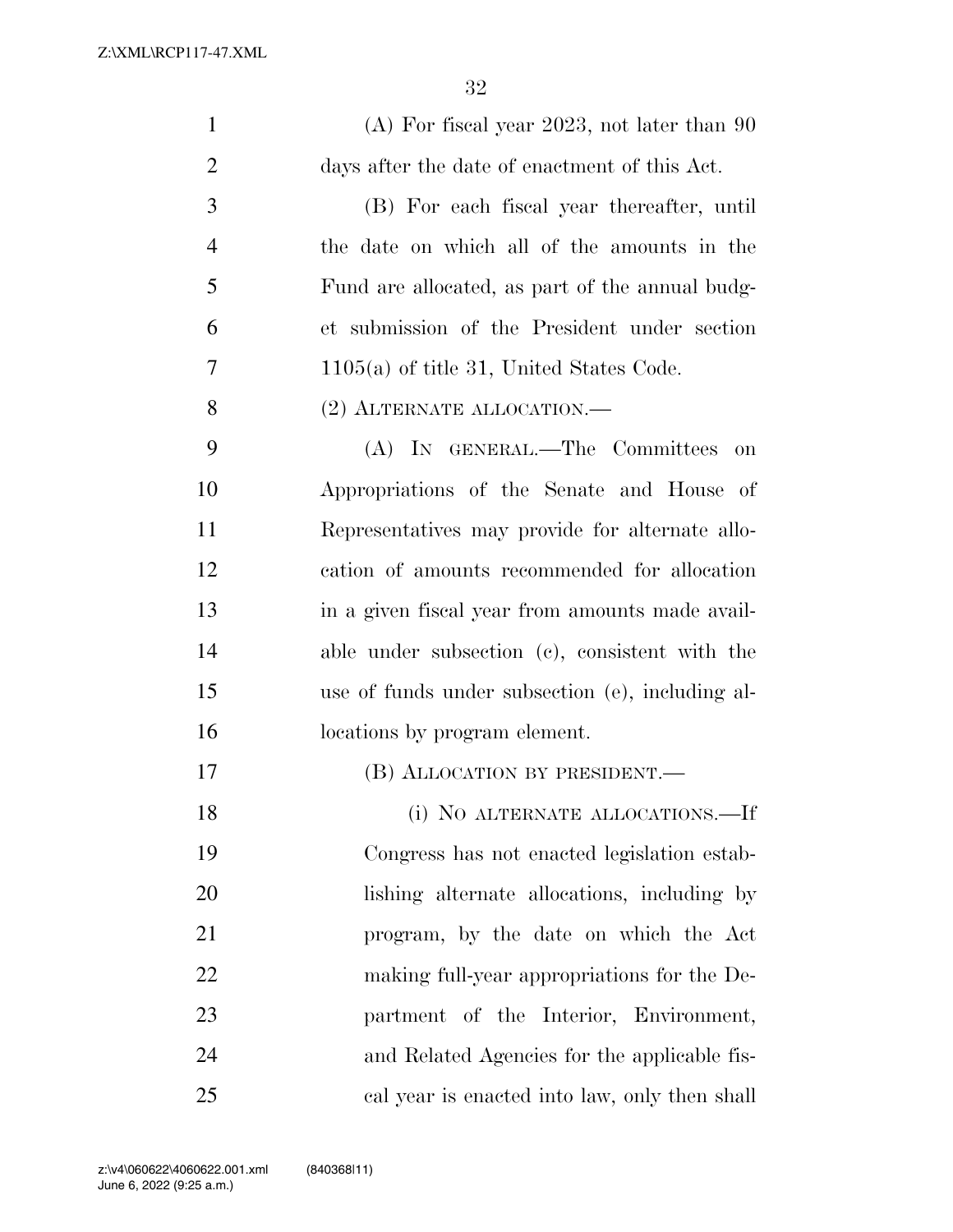| $\mathbf{1}$   | amounts recommended for allocation for           |
|----------------|--------------------------------------------------|
| $\overline{2}$ | that fiscal year from amounts made avail-        |
| 3              | able under subsection (c), consistent with       |
| $\overline{4}$ | the use of funds under subsection (e), be        |
| 5              | allocated by the President or apportioned        |
| 6              | or allotted by program pursuant to title         |
| 7              | 31, United States Code.                          |
| 8              | (ii) INSUFFICIENT ALTERNATE ALLO-                |
| 9              | CATION.—If Congress enacts legislation es-       |
| 10             | tablishing alternate allocations, including      |
| 11             | by program, for amounts recommended for          |
| 12             | allocation in a given fiscal year from           |
| 13             | amounts made available under subsection          |
| 14             | (c), consistent with the use of funds under      |
| 15             | subsection (e), that are less than the full      |
| 16             | amount recommended for allocation for            |
| 17             | that fiscal year, the difference between the     |
| 18             | amount recommended for allocation and            |
| 19             | the alternate allocation shall be allocated      |
| 20             | by the President and apportioned and al-         |
| 21             | lotted by program pursuant to title 31,          |
| 22             | United States Code.                              |
| 23             | (j) PROHIBITIONS.—No amounts from the Fund shall |
| 24             | be used—                                         |